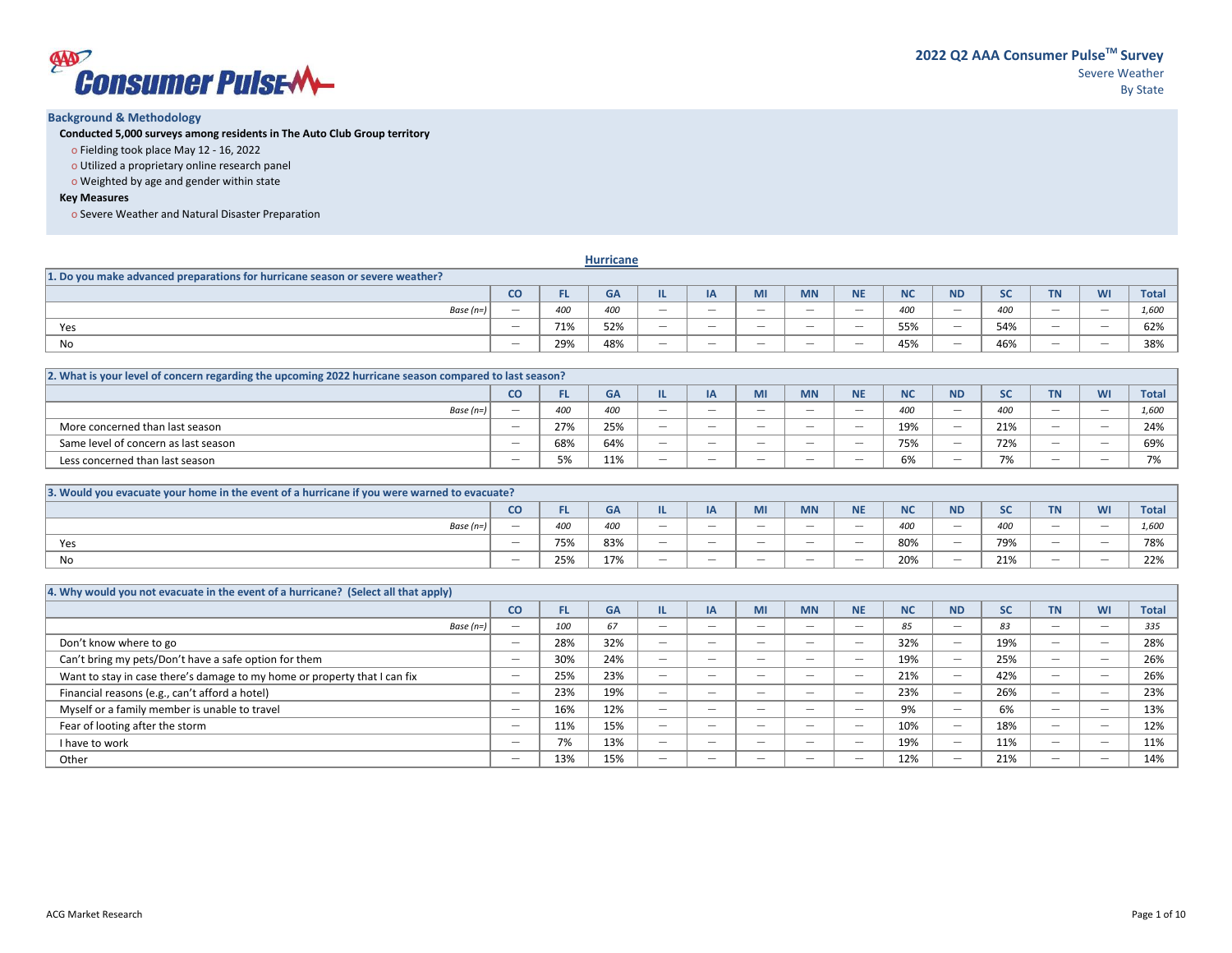## **EXPORTSUMER PUISE-MA**

Severe Weather

By State

**5. What is the lowest category of hurricane that would make you decide to evacuate your home?**

|                                | CO                                        | FL. | <b>GA</b> |                          | IA                       | MI                       | <b>MN</b>                       | <b>NE</b>                       | <b>NC</b> | <b>ND</b>                | <b>SC</b> | <b>TN</b>                       | <b>WI</b>                | <b>Total</b> |
|--------------------------------|-------------------------------------------|-----|-----------|--------------------------|--------------------------|--------------------------|---------------------------------|---------------------------------|-----------|--------------------------|-----------|---------------------------------|--------------------------|--------------|
| Base $(n=)$                    | $\qquad \qquad \overline{\qquad \qquad }$ | 300 | 333       | $\overline{\phantom{a}}$ | $\hspace{0.05cm}$        | $\hspace{0.05cm}$        | $\hspace{0.1mm}-\hspace{0.1mm}$ | $\hspace{0.1mm}-\hspace{0.1mm}$ | 315       | $\hspace{0.05cm}$        | 317       | $\hspace{0.1mm}-\hspace{0.1mm}$ | $\hspace{0.05cm}$        | 1.265        |
| 1 (Wind speed: 74-95 mph)      | $\hspace{0.05cm}$                         | 9%  | 15%       | $\overline{\phantom{a}}$ | $\hspace{0.05cm}$        | $\overline{\phantom{a}}$ | $\hspace{0.1mm}-\hspace{0.1mm}$ | $\hspace{0.1mm}-\hspace{0.1mm}$ | 14%       | $\overline{\phantom{m}}$ | 18%       | $\hspace{0.1mm}-\hspace{0.1mm}$ | $\hspace{0.05cm}$        | 12%          |
| 2 (Wind speed: 96-110 mph)     | $\hspace{0.05cm}$                         | 18% | 25%       | $\overline{\phantom{a}}$ | $\hspace{0.05cm}$        | $\hspace{0.05cm}$        | $\hspace{0.1mm}-\hspace{0.1mm}$ | $\hspace{0.1mm}-\hspace{0.1mm}$ | 23%       | $\overline{\phantom{m}}$ | 26%       | $\hspace{0.1mm}-\hspace{0.1mm}$ | $\hspace{0.05cm}$        | 22%          |
| 3 (Wind speed: 111-129 mph)    | $\hspace{0.05cm}$                         | 33% | 27%       | $\overline{\phantom{a}}$ | $\sim$                   | $\overline{\phantom{a}}$ | $\overline{\phantom{a}}$        | $\overline{\phantom{a}}$        | 30%       | $\overline{\phantom{a}}$ | 28%       | $\overline{\phantom{a}}$        | $\overline{\phantom{a}}$ | 30%          |
| 4 (Wind speed: 130-156 mph)    | $\hspace{0.05cm}$                         | 21% | 16%       | $\overline{\phantom{a}}$ | $\overline{\phantom{a}}$ | $\overline{\phantom{a}}$ | $\overline{\phantom{a}}$        | $\overline{\phantom{a}}$        | 15%       | $\overline{\phantom{a}}$ | 11%       | $\overline{\phantom{a}}$        | $\overline{\phantom{a}}$ | 18%          |
| 5 (Wind speed: $\geq$ 157 mph) | $\hspace{0.05cm}$                         | 6%  | 2%        | $\overline{\phantom{a}}$ | $\hspace{0.05cm}$        | $\hspace{0.05cm}$        | $\hspace{0.1mm}-\hspace{0.1mm}$ | $\hspace{0.1mm}-\hspace{0.1mm}$ | 3%        | $\hspace{0.05cm}$        | 3%        | $\hspace{0.1mm}-\hspace{0.1mm}$ | $\hspace{0.05cm}$        | 4%           |
| Don't know                     | $\hspace{0.05cm}$                         | 13% | 15%       | $\overline{\phantom{a}}$ | $\hspace{0.05cm}$        | $\hspace{0.05cm}$        | $\hspace{0.1mm}-\hspace{0.1mm}$ | $\hspace{0.1mm}-\hspace{0.1mm}$ | 15%       | $\hspace{0.05cm}$        | 14%       | $\hspace{0.1mm}-\hspace{0.1mm}$ | $\hspace{0.05cm}$        | 14%          |
|                                |                                           |     |           |                          |                          |                          |                                 |                                 |           |                          |           |                                 |                          |              |

| 6. Have you ever had to evacuate your home due to a hurricane? |                                 |     |           |                          |                                 |                                 |                                 |                                 |                   |                          |               |                                 |                                 |              |
|----------------------------------------------------------------|---------------------------------|-----|-----------|--------------------------|---------------------------------|---------------------------------|---------------------------------|---------------------------------|-------------------|--------------------------|---------------|---------------------------------|---------------------------------|--------------|
|                                                                | co                              | . . | <b>GA</b> |                          | $\sqrt{ }$                      | <b>IVII</b>                     | <b>MN</b>                       | <b>NE</b>                       | <b>ALC</b><br>ש   | <b>ND</b>                | $\sim$<br>JU. | $-1$                            | WI                              | <b>Total</b> |
| Base $(n=)$                                                    | $\hspace{0.1mm}-\hspace{0.1mm}$ | 400 | 400       | $\overline{\phantom{a}}$ | $\hspace{0.1mm}-\hspace{0.1mm}$ | $\hspace{0.1mm}-\hspace{0.1mm}$ | $\hspace{0.1mm}-\hspace{0.1mm}$ | $\hspace{0.1mm}-\hspace{0.1mm}$ | 400               | $\overline{\phantom{a}}$ | 400           | $\hspace{0.1mm}-\hspace{0.1mm}$ | $\hspace{0.1mm}-\hspace{0.1mm}$ | 1,600        |
| Yes                                                            | $\overline{\phantom{a}}$        | 40% | 34%       | $\overline{\phantom{a}}$ | $\sim$                          | $\sim$                          | $\overline{\phantom{a}}$        |                                 | 23%               |                          | 33%           | $\sim$                          | $\overline{\phantom{a}}$        | 34%          |
| No                                                             | $\hspace{0.1mm}-\hspace{0.1mm}$ | 60% | 66%       | $\overline{\phantom{a}}$ | $\sim$                          | $\overline{\phantom{a}}$        | $\overline{\phantom{a}}$        | $\overline{\phantom{a}}$        | 770/<br>$'$ / / ( | $\hspace{0.05cm}$        | 67%           | $\sim$                          | $\overline{\phantom{a}}$        | 66%          |

| 7. Do you know your evacuation route? |                                 |                   |     |                                 |                   |                          |                                 |                                 |           |                          |     |                                 |                                 |                      |
|---------------------------------------|---------------------------------|-------------------|-----|---------------------------------|-------------------|--------------------------|---------------------------------|---------------------------------|-----------|--------------------------|-----|---------------------------------|---------------------------------|----------------------|
|                                       | CO                              | $\sim$<br>ы<br>.c | GA  |                                 | ∽                 | wu                       | <b>MN</b>                       | <b>AIF</b><br>.                 | <b>NC</b> | <b>ND</b>                | JU. | <b>STATISTICS</b><br>.          | M <sub>1</sub><br>VV I          | <b>Total</b>         |
| Base $(n=)$                           | $\hspace{0.1mm}-\hspace{0.1mm}$ | 400               | 400 |                                 | $\hspace{0.05cm}$ |                          | $\hspace{0.1mm}-\hspace{0.1mm}$ | $\hspace{0.1mm}-\hspace{0.1mm}$ | 400       | $\overline{\phantom{a}}$ | 400 | $\hspace{0.1mm}-\hspace{0.1mm}$ | $\hspace{0.1mm}-\hspace{0.1mm}$ | 1.500<br><b>L,UU</b> |
| Yes                                   | $\hspace{0.1mm}-\hspace{0.1mm}$ | 67%               | 56% | $\hspace{0.1mm}-\hspace{0.1mm}$ | $\hspace{0.05cm}$ |                          | $\hspace{0.1mm}-\hspace{0.1mm}$ | $\hspace{0.1mm}-\hspace{0.1mm}$ | 53%       | $\overline{\phantom{a}}$ | 66% | $\hspace{0.1mm}-\hspace{0.1mm}$ |                                 | $\sim$<br>027        |
| No                                    | $\hspace{0.1mm}-\hspace{0.1mm}$ | 33%               | 44% |                                 | $\hspace{0.05cm}$ | $\overline{\phantom{a}}$ | $\hspace{0.1mm}-\hspace{0.1mm}$ | $\hspace{0.1mm}-\hspace{0.1mm}$ | 47%       | $\overline{\phantom{a}}$ | 34% | $\hspace{0.1mm}-\hspace{0.1mm}$ | $\hspace{0.1mm}-\hspace{0.1mm}$ | 38%                  |

| 8. Have you ever filled multiple containers of gasoline in preparation for an approaching hurricane? |                                 |           |           |                          |                                 |                          |                                           |           |                   |                          |                                       |                                 |           |              |
|------------------------------------------------------------------------------------------------------|---------------------------------|-----------|-----------|--------------------------|---------------------------------|--------------------------|-------------------------------------------|-----------|-------------------|--------------------------|---------------------------------------|---------------------------------|-----------|--------------|
|                                                                                                      | CO                              | <b>FL</b> | <b>GA</b> |                          | <b>DA</b><br>ır                 | MI                       | <b>MN</b>                                 | <b>NE</b> | <b>NIC</b><br>vc. | <b>ND</b>                | $\mathbf{c}$<br>$\tilde{\phantom{a}}$ | <b>TAI</b><br>                  | <b>WI</b> | <b>Total</b> |
| Base $(n=)$                                                                                          | $\hspace{0.05cm}$               | 400       | 400       | $\hspace{0.05cm}$        | $\hspace{0.1mm}-\hspace{0.1mm}$ | $\hspace{0.05cm}$        | $\qquad \qquad \overline{\qquad \qquad }$ |           | 400               |                          | 400                                   | $\hspace{0.1mm}-\hspace{0.1mm}$ |           | 1,600        |
| Yes                                                                                                  | $\hspace{0.1mm}-\hspace{0.1mm}$ | 45%       | 33%       | $\overline{\phantom{a}}$ | $\sim$                          | $\overline{\phantom{a}}$ |                                           |           | 35%               | $\overline{\phantom{a}}$ | 30%                                   | $\sim$                          |           | 39%          |
| No                                                                                                   | $\hspace{0.05cm}$               | 55%       | 67%       | $\hspace{0.05cm}$        | $\overline{\phantom{a}}$        | $\hspace{0.05cm}$        | $\qquad \qquad \overline{\qquad \qquad }$ |           | 65%               |                          | 70%                                   | $\hspace{0.1mm}-\hspace{0.1mm}$ |           | 61%          |

| [9. Why did you fill multiple containers of gasoline in preparation for an approaching hurricane? (Select all that apply) |                          |     |           |                          |                          |                          |                          |                          |           |                          |           |                                           |                          |              |
|---------------------------------------------------------------------------------------------------------------------------|--------------------------|-----|-----------|--------------------------|--------------------------|--------------------------|--------------------------|--------------------------|-----------|--------------------------|-----------|-------------------------------------------|--------------------------|--------------|
|                                                                                                                           | co                       | FL. | <b>GA</b> |                          | IA                       | MI                       | <b>MN</b>                | <b>NE</b>                | <b>NC</b> | <b>ND</b>                | <b>SC</b> | ΤN                                        | WI                       | <b>Total</b> |
| Base $(n=)$                                                                                                               |                          | 177 | 136       | $\overline{\phantom{a}}$ | $\overline{\phantom{a}}$ | $\overline{\phantom{a}}$ | $\overline{\phantom{a}}$ | $\overline{\phantom{a}}$ | 141       |                          | 112       | $\overline{\phantom{a}}$                  | -                        | 566          |
| Needed fuel for my generator                                                                                              | $\overline{\phantom{a}}$ | 46% | 37%       | $\overline{\phantom{a}}$ | $\overline{\phantom{a}}$ | $\overline{\phantom{a}}$ | $\overline{\phantom{a}}$ | $\overline{\phantom{a}}$ | 52%       | $\overline{\phantom{a}}$ | 54%       | $\overline{\phantom{a}}$                  | -                        | 46%          |
| Wanted to be prepared for the unexpected                                                                                  | $\overline{\phantom{a}}$ | 48% | 46%       | $\overline{\phantom{a}}$ | $\overline{\phantom{a}}$ | $\overline{\phantom{a}}$ | $\overline{\phantom{a}}$ | $\overline{\phantom{a}}$ | 40%       | $\overline{\phantom{a}}$ | 45%       | $\overline{\phantom{a}}$                  | -                        | 46%          |
| Worried gas stations will run out of fuel                                                                                 | $\overline{\phantom{a}}$ | 45% | 39%       | $\overline{\phantom{a}}$ | $\overline{\phantom{a}}$ | $\overline{\phantom{a}}$ | $\overline{\phantom{a}}$ | $\overline{\phantom{a}}$ | 43%       | $\overline{\phantom{a}}$ | 37%       | $\overline{\phantom{a}}$                  | -                        | 43%          |
| Worried gas stations will lose power, rendering them unable to pump fuel                                                  | $\overline{\phantom{a}}$ | 41% | 38%       | $\overline{\phantom{a}}$ | $\overline{\phantom{a}}$ | $\overline{\phantom{a}}$ | $\overline{\phantom{a}}$ | -                        | 40%       | $\hspace{0.05cm}$        | 39%       | $\overline{\phantom{a}}$                  | -                        | 40%          |
| Wanted extra fuel in case I need to evacuate                                                                              | $\hspace{0.05cm}$        | 39% | 40%       | $\overline{\phantom{a}}$ | $\overline{\phantom{a}}$ | $\overline{\phantom{a}}$ | $\overline{\phantom{a}}$ | $\overline{\phantom{a}}$ | 39%       | $\hspace{0.05cm}$        | 33%       | $\overline{\phantom{a}}$                  | $\overline{\phantom{a}}$ | 38%          |
| Worried gas prices will spike                                                                                             | $\hspace{0.05cm}$        | 22% | 32%       | $\overline{\phantom{a}}$ | $-$                      | $\overline{\phantom{a}}$ | $\overline{\phantom{a}}$ | $\overline{\phantom{a}}$ | 32%       | $\hspace{0.05cm}$        | 27%       | $\overline{\phantom{a}}$                  | -                        | 26%          |
| Other                                                                                                                     | $\hspace{0.05cm}$        | 0%  | 1%        | $\overline{\phantom{a}}$ | $\overline{\phantom{a}}$ | $\overline{\phantom{a}}$ | $\overline{\phantom{a}}$ | -                        | 0%        | $\hspace{0.05cm}$        | 1%        | $\qquad \qquad \overline{\qquad \qquad }$ | -                        | 1%           |

| 10. Have you suffered property damage from a hurricane in the past? |    |     |           |                          |                  |                                 |                                 |                          |                 |                   |           |                                 |                                 |              |
|---------------------------------------------------------------------|----|-----|-----------|--------------------------|------------------|---------------------------------|---------------------------------|--------------------------|-----------------|-------------------|-----------|---------------------------------|---------------------------------|--------------|
|                                                                     | co |     | <b>GA</b> |                          | ΙA               | MI                              | <b>MN</b>                       | <b>NE</b>                | <b>ALC</b><br>w | <b>ND</b>         | <b>SC</b> | <b>TM</b><br>$\mathbf{H}$       | M1<br><b>VVI</b>                | <b>Total</b> |
| Base (n=)                                                           |    | 400 | 400       |                          | $\hspace{0.5cm}$ | $\hspace{0.1mm}-\hspace{0.1mm}$ | $\hspace{0.1mm}-\hspace{0.1mm}$ |                          | 400             | $\hspace{0.05cm}$ | 400       | $\hspace{0.1mm}-\hspace{0.1mm}$ | $\hspace{0.1mm}-\hspace{0.1mm}$ | 1,600        |
| Yes                                                                 |    | 45% | 38%       |                          | $- -$            |                                 | $\hspace{0.1mm}-\hspace{0.1mm}$ | $\overline{\phantom{a}}$ | 35%             | $\hspace{0.05cm}$ | 37%       | $\hspace{0.1mm}-\hspace{0.1mm}$ |                                 | 40%          |
| No                                                                  |    | 55% | 62%       | $\overline{\phantom{a}}$ | $- -$            | $\hspace{0.1mm}-\hspace{0.1mm}$ | $\hspace{0.1mm}-\hspace{0.1mm}$ |                          | 65%             | $\hspace{0.05cm}$ | 63%       | $\hspace{0.1mm}-\hspace{0.1mm}$ | $\hspace{0.1mm}-\hspace{0.1mm}$ | 60%          |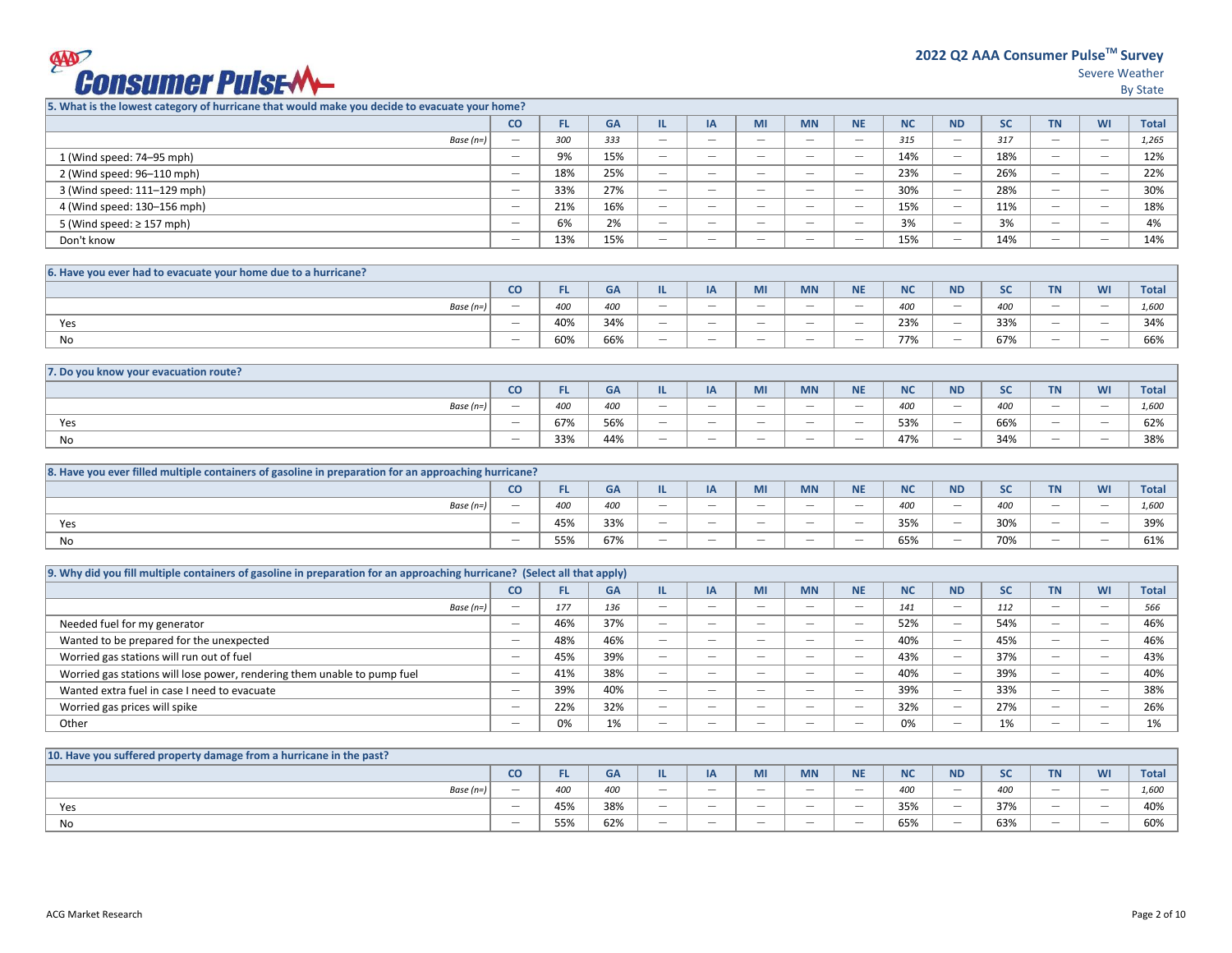## **EXPORTSUMER PUISEM**

|                                                                                                                     |                          |     | <b>Tornado</b> |     |           |     |           |           |           |           |           |           |           |              |
|---------------------------------------------------------------------------------------------------------------------|--------------------------|-----|----------------|-----|-----------|-----|-----------|-----------|-----------|-----------|-----------|-----------|-----------|--------------|
| 1. Do you have a plan for what you and your household members will do if a tornado warning is issued for your area? |                          |     |                |     |           |     |           |           |           |           |           |           |           |              |
|                                                                                                                     | <b>CO</b>                | FL. | <b>GA</b>      | IL. | IA        | MI  | <b>MN</b> | <b>NE</b> | <b>NC</b> | <b>ND</b> | <b>SC</b> | <b>TN</b> | WI        | <b>Total</b> |
| Base $(n=)$                                                                                                         | $\overline{\phantom{m}}$ | 400 | 400            | 400 | 400       | 400 | 400       | 400       | 400       | 200       | 400       | 400       | 400       | 4,600        |
| Yes                                                                                                                 | $\overline{\phantom{0}}$ | 64% | 73%            | 77% | 89%       | 71% | 87%       | 89%       | 67%       | 87%       | 75%       | 80%       | 84%       | 74%          |
| No                                                                                                                  | $\overline{\phantom{0}}$ | 36% | 27%            | 23% | 11%       | 29% | 13%       | 11%       | 33%       | 13%       | 25%       | 20%       | 16%       | 26%          |
|                                                                                                                     |                          |     |                |     |           |     |           |           |           |           |           |           |           |              |
| 2. Do you know where the safest place to shelter is during a tornado?                                               |                          |     |                |     |           |     |           |           |           |           |           |           |           |              |
|                                                                                                                     | <b>CO</b>                | FL. | <b>GA</b>      | IL. | <b>IA</b> | MI  | <b>MN</b> | <b>NE</b> | <b>NC</b> | <b>ND</b> | <b>SC</b> | <b>TN</b> | <b>WI</b> | <b>Total</b> |
| Base $(n=)$                                                                                                         | $\overline{\phantom{m}}$ | 400 | 400            | 400 | 400       | 400 | 400       | 400       | 400       | 200       | 400       | 400       | 400       | 4,600        |
| Yes                                                                                                                 | $\overline{\phantom{0}}$ | 71% | 73%            | 84% | 94%       | 78% | 90%       | 93%       | 79%       | 88%       | 83%       | 88%       | 91%       | 80%          |
| No                                                                                                                  | $\overline{\phantom{0}}$ | 16% | 13%            | 6%  | 3%        | 11% | 5%        | 4%        | 11%       | 5%        | 8%        | 7%        | 4%        | 10%          |
| Unsure                                                                                                              | $\overline{\phantom{0}}$ | 13% | 14%            | 10% | 3%        | 11% | 5%        | 3%        | 10%       | 7%        | 9%        | 5%        | 5%        | 10%          |
|                                                                                                                     |                          |     |                |     |           |     |           |           |           |           |           |           |           |              |
| 3. Do you have a designated safe interior place for you and your family to go during a tornado?                     |                          |     |                |     |           |     |           |           |           |           |           |           |           |              |
|                                                                                                                     | <b>CO</b>                | FL. | <b>GA</b>      | IL. | IA        | MI  | <b>MN</b> | <b>NE</b> | <b>NC</b> | <b>ND</b> | <b>SC</b> | <b>TN</b> | <b>WI</b> | <b>Total</b> |
| Base $(n=)$                                                                                                         | $\overline{\phantom{m}}$ | 400 | 400            | 400 | 400       | 400 | 400       | 400       | 400       | 200       | 400       | 400       | 400       | 4,600        |
| Yes                                                                                                                 | $\overline{\phantom{m}}$ | 75% | 79%            | 82% | 91%       | 79% | 89%       | 91%       | 79%       | 83%       | 84%       | 84%       | 84%       | 81%          |
| No                                                                                                                  |                          | 25% | 21%            | 18% | 9%        | 21% | 11%       | 9%        | 21%       | 17%       | 16%       | 16%       | 16%       | 19%          |
|                                                                                                                     |                          |     |                |     |           |     |           |           |           |           |           |           |           |              |
| 4. Do you know what to do if you see a tornado in your area while driving?                                          |                          |     |                |     |           |     |           |           |           |           |           |           |           |              |
|                                                                                                                     | <b>CO</b>                | FL. | <b>GA</b>      | IL. | <b>IA</b> | MI  | <b>MN</b> | <b>NE</b> | <b>NC</b> | <b>ND</b> | <b>SC</b> | <b>TN</b> | <b>WI</b> | <b>Total</b> |
| Base $(n=)$                                                                                                         | $\overline{\phantom{m}}$ | 400 | 400            | 400 | 400       | 400 | 400       | 400       | 400       | 200       | 400       | 400       | 400       | 4,600        |
| Yes                                                                                                                 | $\overline{\phantom{0}}$ | 52% | 59%            | 60% | 78%       | 60% | 71%       | 78%       | 62%       | 72%       | 65%       | 69%       | 70%       | 62%          |
| <b>No</b>                                                                                                           | $\overline{\phantom{0}}$ | 25% | 20%            | 16% | 6%        | 20% | 13%       | 8%        | 20%       | 14%       | 17%       | 15%       | 10%       | 18%          |
| Unsure                                                                                                              | $\overline{\phantom{0}}$ | 23% | 21%            | 24% | 16%       | 20% | 16%       | 14%       | 18%       | 14%       | 18%       | 16%       | 20%       | 20%          |
|                                                                                                                     |                          |     |                |     |           |     |           |           |           |           |           |           |           |              |
| 5. Do you know the difference between a tornado watch and a tornado warning?                                        |                          |     |                |     |           |     |           |           |           |           |           |           |           |              |
|                                                                                                                     | <b>CO</b>                | FL. | <b>GA</b>      | IL. | IA        | MI  | <b>MN</b> | <b>NE</b> | <b>NC</b> | <b>ND</b> | <b>SC</b> | <b>TN</b> | WI        | <b>Total</b> |
| Base $(n=)$                                                                                                         | $\overline{\phantom{m}}$ | 400 | 400            | 400 | 400       | 400 | 400       | 400       | 400       | 200       | 400       | 400       | 400       | 4,600        |
| Yes                                                                                                                 | $\overline{\phantom{0}}$ | 79% | 81%            | 83% | 93%       | 83% | 90%       | 91%       | 84%       | 90%       | 87%       | 88%       | 90%       | 84%          |
| No                                                                                                                  | $\overline{\phantom{0}}$ | 11% | 9%             | 11% | 5%        | 9%  | 5%        | 5%        | 9%        | 5%        | 7%        | 7%        | 5%        | 9%           |
| Unsure                                                                                                              | $\overline{\phantom{0}}$ | 10% | 10%            | 6%  | 2%        | 8%  | 5%        | 4%        | 7%        | 5%        | 6%        | 5%        | 5%        | 7%           |
|                                                                                                                     |                          |     |                |     |           |     |           |           |           |           |           |           |           |              |
| 6. What is your level of concern regarding tornadoes this year compared to 2021?                                    |                          |     |                |     |           |     |           |           |           |           |           |           |           |              |
|                                                                                                                     | <b>CO</b>                | FL. | <b>GA</b>      | IL. | IA        | MI  | <b>MN</b> | <b>NE</b> | <b>NC</b> | <b>ND</b> | <b>SC</b> | <b>TN</b> | WI        | <b>Total</b> |
| Base $(n=)$                                                                                                         | $\overline{\phantom{0}}$ | 400 | 400            | 400 | 400       | 400 | 400       | 400       | 400       | 200       | 400       | 400       | 400       | 4,600        |
| More concerned than last year                                                                                       | $\overline{\phantom{0}}$ | 20% | 28%            | 28% | 26%       | 18% | 27%       | 20%       | 22%       | 19%       | 25%       | 25%       | 20%       | 23%          |
| Same level of concern as last year                                                                                  |                          | 72% | 64%            | 64% | 68%       | 69% | 70%       | 72%       | 71%       | 73%       | 68%       | 66%       | 72%       | 69%          |
| Less concerned than last year                                                                                       |                          | 8%  | 8%             | 8%  | 6%        | 13% | 3%        | 8%        | 7%        | 8%        | 7%        | 9%        | 8%        | 8%           |
|                                                                                                                     |                          |     |                |     |           |     |           |           |           |           |           |           |           |              |
| 7. Have you ever experienced property damage from a tornado?                                                        |                          |     |                |     |           |     |           |           |           |           |           |           |           |              |
|                                                                                                                     | <b>CO</b>                | FL. | <b>GA</b>      | IL. | IA        | MI  | <b>MN</b> | <b>NE</b> | <b>NC</b> | <b>ND</b> | <b>SC</b> | <b>TN</b> | WI        | <b>Total</b> |
| Base $(n=)$                                                                                                         | $\overline{\phantom{m}}$ | 400 | 400            | 400 | 400       | 400 | 400       | 400       | 400       | 200       | 400       | 400       | 400       | 4,600        |
|                                                                                                                     |                          |     |                |     |           |     |           |           |           |           |           |           |           |              |

No \_\_ 78% 62% 72% 70% 78% 75% 70% 74% 77% 71% 67% 77% 73%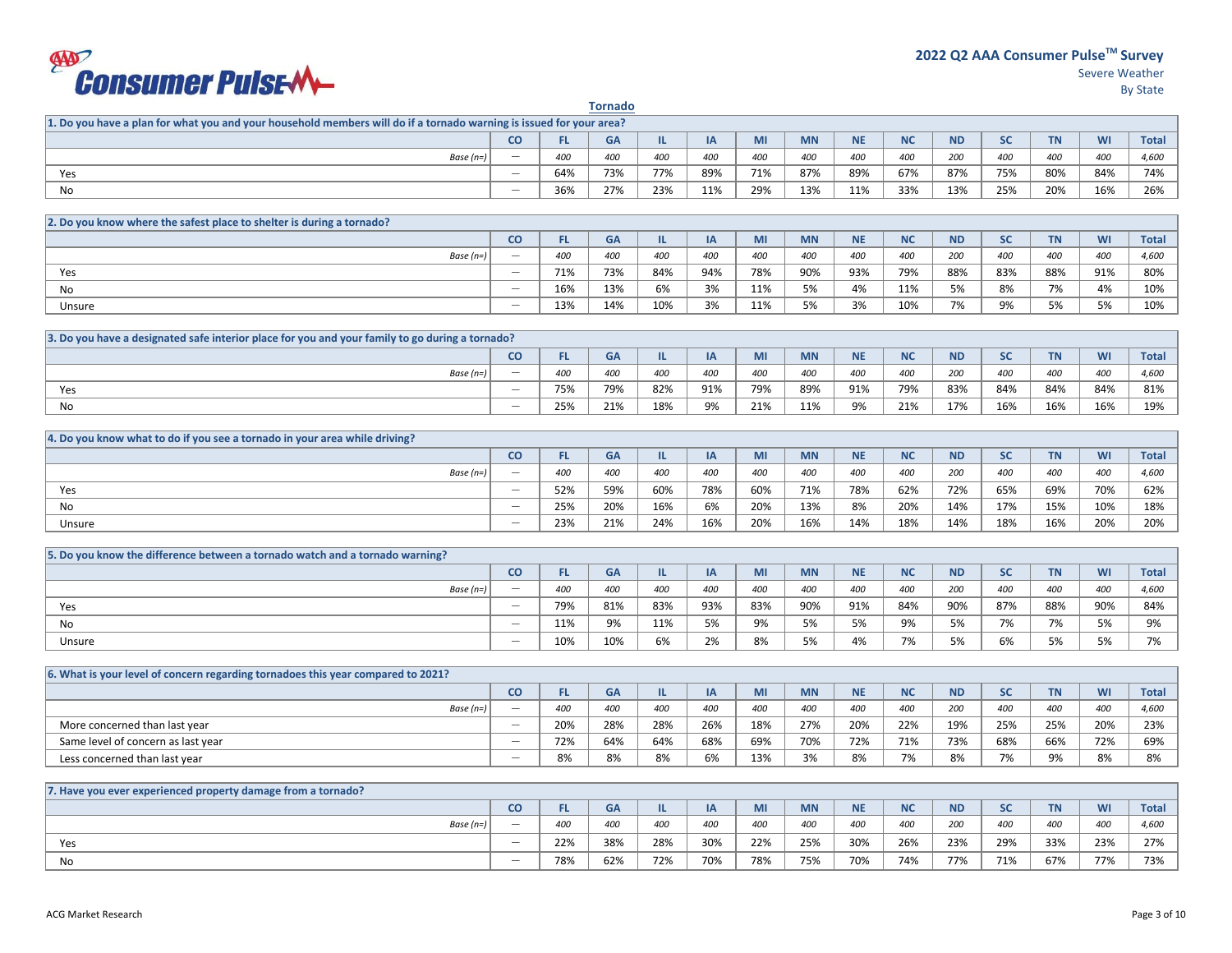## **EXAMPLE 2011SEM**

Severe Weather **2022 Q2 AAA Consumer PulseTM Survey** 

By State

**Wildfire**

| 1. Do you regularly maintain brush surrounding your home due to wildfire concerns? |     |     |                                 |                                 |                                 |                                 |                                 |                                 |                   |                   |                                           |                     |                                           |             |
|------------------------------------------------------------------------------------|-----|-----|---------------------------------|---------------------------------|---------------------------------|---------------------------------|---------------------------------|---------------------------------|-------------------|-------------------|-------------------------------------------|---------------------|-------------------------------------------|-------------|
|                                                                                    | co  | . . | GA                              |                                 | ட                               | MI                              | <b>MN</b>                       | <b>NE</b>                       | <b>NIC</b><br>IVC | <b>ND</b>         | -                                         | <b>TAL</b><br>4 IV. | <b>WI</b>                                 | <b>Tota</b> |
| Base $(n=)$                                                                        | 40C | 400 | $\hspace{0.1mm}-\hspace{0.1mm}$ | $\hspace{0.1mm}-\hspace{0.1mm}$ | $\hspace{0.1mm}-\hspace{0.1mm}$ | $\hspace{0.1mm}-\hspace{0.1mm}$ | $\hspace{0.05cm}$               | $\hspace{0.1mm}-\hspace{0.1mm}$ | $\hspace{0.05cm}$ | $\hspace{0.05cm}$ | $\qquad \qquad \overline{\qquad \qquad }$ | 400                 | $\qquad \qquad \overline{\qquad \qquad }$ | 1,200       |
| Yes                                                                                | 48% | 45% |                                 | $\hspace{0.1mm}-\hspace{0.1mm}$ | $\hspace{0.1mm}-\hspace{0.1mm}$ | $\hspace{0.1mm}-\hspace{0.1mm}$ | $\hspace{0.1mm}-\hspace{0.1mm}$ | $\hspace{0.1mm}-\hspace{0.1mm}$ | $\hspace{0.05cm}$ | $\hspace{0.05cm}$ | $\qquad \qquad \overline{\qquad \qquad }$ | 0.001<br>40%        | $\qquad \qquad \overline{\qquad \qquad }$ | 44%         |
| No                                                                                 | 52% | 55% |                                 | $\hspace{0.1mm}-\hspace{0.1mm}$ | $\hspace{0.1mm}-\hspace{0.1mm}$ | $\hspace{0.1mm}-\hspace{0.1mm}$ | $\hspace{0.05cm}$               | $\hspace{0.1mm}-\hspace{0.1mm}$ | $\hspace{0.05cm}$ | $\hspace{0.05cm}$ | $\qquad \qquad \overline{\qquad \qquad }$ | 60%                 | $\qquad \qquad \overline{\qquad \qquad }$ | 56%         |

| 2. Have you ever experienced damage to your home or vehicle as a result of a wildfire? |     |     |                                           |                                 |     |                                 |                                 |                                 |                          |                          |                          |                         |                   |              |
|----------------------------------------------------------------------------------------|-----|-----|-------------------------------------------|---------------------------------|-----|---------------------------------|---------------------------------|---------------------------------|--------------------------|--------------------------|--------------------------|-------------------------|-------------------|--------------|
|                                                                                        | CO. |     | GA                                        | . .                             | ın  | IVII                            | <b>MN</b>                       | <b>AIF</b><br>IVE               | <b>NIC</b><br>יי         | <b>ND</b>                | $\sim$<br>-              | <b>TN</b>               | $1$<br><b>VVI</b> | <b>Total</b> |
| Base (n=)                                                                              |     | 400 | $\hspace{0.1mm}-\hspace{0.1mm}$           | $\hspace{0.1mm}-\hspace{0.1mm}$ | $-$ | $\hspace{0.1mm}-\hspace{0.1mm}$ | $\hspace{0.1mm}-\hspace{0.1mm}$ | $\hspace{0.1mm}-\hspace{0.1mm}$ |                          | $\overline{\phantom{a}}$ | $\hspace{0.05cm}$        | $\overline{100}$<br>400 |                   | 1.200        |
| Yes                                                                                    | 12% | 14% | $\qquad \qquad \overline{\qquad \qquad }$ |                                 | $-$ |                                 | $\hspace{0.1mm}-\hspace{0.1mm}$ |                                 |                          | $\overline{\phantom{a}}$ | $\hspace{0.05cm}$        | 0 <sup>0</sup><br>O70   |                   | 12%          |
| No                                                                                     | 88% | 86% | $\overline{\phantom{a}}$                  | $\overline{\phantom{a}}$        | $-$ | $\overline{\phantom{a}}$        | $\overline{\phantom{a}}$        | $\overline{\phantom{a}}$        | $\overline{\phantom{a}}$ | $\overline{\phantom{a}}$ | $\overline{\phantom{a}}$ | 92%                     | $-$               | 88%          |

| 3. Which, if any, of the following advanced preparations do you make in case a wildfire occurs in your area? (Select all that apply) |           |     |                                 |                          |                          |                                           |                          |                          |                          |                          |                          |           |    |              |
|--------------------------------------------------------------------------------------------------------------------------------------|-----------|-----|---------------------------------|--------------------------|--------------------------|-------------------------------------------|--------------------------|--------------------------|--------------------------|--------------------------|--------------------------|-----------|----|--------------|
|                                                                                                                                      | <b>CO</b> | FL. | <b>GA</b>                       |                          | IA                       | MI                                        | <b>MN</b>                | <b>NE</b>                | <b>NC</b>                | <b>ND</b>                | <b>SC</b>                | <b>TN</b> | WI | <b>Total</b> |
| Base $(n=)$                                                                                                                          | 400       | 400 | $\hspace{0.1mm}-\hspace{0.1mm}$ | $\overline{\phantom{a}}$ | $\hspace{0.05cm}$        | $\qquad \qquad \overline{\qquad \qquad }$ |                          | -                        | $\overline{\phantom{a}}$ | $\hspace{0.05cm}$        | $\hspace{0.05cm}$        | 400       |    | 1,200        |
| Have an evacuation route planned                                                                                                     | 45%       | 38% | $\qquad \qquad$                 | $\overline{\phantom{a}}$ | $\overline{\phantom{a}}$ | $\overline{\phantom{a}}$                  | $\overline{\phantom{a}}$ | -                        | $\overline{\phantom{a}}$ | $\overline{\phantom{a}}$ | $\hspace{0.05cm}$        | 48%       |    | 41%          |
| Have an emergency kit ready                                                                                                          | 48%       | 36% | $\qquad \qquad$                 | $\overline{\phantom{a}}$ | $\hspace{0.05cm}$        | $\qquad \qquad \overline{\qquad \qquad }$ |                          | -                        | $\overline{\phantom{a}}$ | $\hspace{0.05cm}$        | $\hspace{0.05cm}$        | 41%       |    | 39%          |
| Keep your vehicle's gas tank filled                                                                                                  | 36%       | 38% | $\overline{\phantom{a}}$        | $\overline{\phantom{a}}$ | $\overline{\phantom{a}}$ | $\overline{\phantom{a}}$                  | $\overline{\phantom{a}}$ | $\overline{\phantom{a}}$ | $\overline{\phantom{a}}$ | $\overline{\phantom{a}}$ | $\overline{\phantom{a}}$ | 34%       | -  | 37%          |
| Store extra water/fire extinguishing equipment                                                                                       | 31%       | 33% | $\hspace{0.1mm}-\hspace{0.1mm}$ | $\overline{\phantom{a}}$ | $\overline{\phantom{a}}$ | $\overline{\phantom{a}}$                  | $\overline{\phantom{a}}$ | $\overline{\phantom{a}}$ | $\overline{\phantom{a}}$ | $\overline{\phantom{a}}$ | $\overline{\phantom{a}}$ | 33%       |    | 32%          |
| Have a pet evacuation plan                                                                                                           | 30%       | 25% | $\overline{\phantom{a}}$        | $\overline{\phantom{a}}$ | $\overline{\phantom{a}}$ | $\overline{\phantom{a}}$                  | $\overline{\phantom{a}}$ | $\overline{\phantom{a}}$ | $\overline{\phantom{a}}$ | $\overline{\phantom{a}}$ | $\overline{\phantom{a}}$ | 24%       |    | 26%          |
| Other                                                                                                                                | 2%        | 2%  | $\hspace{0.1mm}-\hspace{0.1mm}$ | $\hspace{0.05cm}$        | $\hspace{0.05cm}$        | $\hspace{0.1mm}-\hspace{0.1mm}$           |                          | $\hspace{0.05cm}$        | $\overline{\phantom{a}}$ | $\hspace{0.05cm}$        | $\hspace{0.05cm}$        | 1%        |    | 2%           |
| None, do not make advanced preparations for wildfires                                                                                | 24%       | 32% | $\qquad \qquad$                 | $\overline{\phantom{a}}$ | $-$                      | $\overline{\phantom{a}}$                  | $\overline{\phantom{a}}$ | $\overline{\phantom{a}}$ | $\overline{\phantom{a}}$ | $\overline{\phantom{a}}$ | $\sim$                   | 34%       |    | 31%          |

| [4. Have you ever been placed under pre-evacuation or mandatory evacuation orders due to a wildfire? |     |           |                          |                                 |                                 |                          |                                 |                          |                          |                          |                                 |                       |           |              |
|------------------------------------------------------------------------------------------------------|-----|-----------|--------------------------|---------------------------------|---------------------------------|--------------------------|---------------------------------|--------------------------|--------------------------|--------------------------|---------------------------------|-----------------------|-----------|--------------|
|                                                                                                      | CO  | <b>FL</b> | <b>GA</b>                |                                 | <b>DA</b><br>ır                 | <b>IVII</b>              | <b>MN</b>                       | <b>NE</b>                | <b>N<sub>C</sub></b>     | <b>ND</b>                | $\tilde{\phantom{a}}$           | <b>TEA</b>            | <b>WI</b> | <b>Total</b> |
| Base $(n=)$                                                                                          | 400 | 400       | $\overline{\phantom{a}}$ | $\overline{\phantom{a}}$        | $\sim$                          | $\overline{\phantom{a}}$ | $\overline{\phantom{a}}$        | $\overline{\phantom{a}}$ | $\overline{\phantom{a}}$ | $\overline{\phantom{a}}$ | $-$                             | 0 <sup>0</sup><br>400 |           | 1.200        |
| Yes                                                                                                  | 30% | 18%       | $\hspace{0.05cm}$        | $\hspace{0.1mm}-\hspace{0.1mm}$ | $\hspace{0.1mm}-\hspace{0.1mm}$ | $\hspace{0.05cm}$        | $\hspace{0.1mm}-\hspace{0.1mm}$ |                          |                          |                          | $\hspace{0.5cm}$                | 120<br>12%            |           | 19%          |
| No                                                                                                   | 70% | 82%       | $\overline{\phantom{a}}$ | $\overline{\phantom{a}}$        | $\sim$                          | $\overline{\phantom{a}}$ |                                 | $\overline{\phantom{a}}$ | $\overline{\phantom{a}}$ | $\overline{\phantom{a}}$ | $\hspace{0.1mm}-\hspace{0.1mm}$ | 88%                   |           | 81%          |

| 5. What is your level of concern regarding wildfires this year compared to 2021? |     |     |                          |                          |                  |                                 |                          |                          |                          |                                 |                          |           |                                 |              |
|----------------------------------------------------------------------------------|-----|-----|--------------------------|--------------------------|------------------|---------------------------------|--------------------------|--------------------------|--------------------------|---------------------------------|--------------------------|-----------|---------------------------------|--------------|
|                                                                                  | CO  |     | GΑ                       |                          |                  | <b>IVII</b>                     | <b>MN</b>                | <b>NE</b>                | <b>N<sub>C</sub></b>     | <b>ND</b>                       | <b>SC</b>                | <b>TN</b> | WI                              | <b>Total</b> |
| Base $(n=)$                                                                      | 400 | 400 | $\overline{\phantom{a}}$ |                          | $\hspace{0.5cm}$ | $\hspace{0.1mm}-\hspace{0.1mm}$ | $\overline{\phantom{a}}$ |                          | $\hspace{0.05cm}$        | $\hspace{0.1mm}-\hspace{0.1mm}$ | $\hspace{0.05cm}$        | 400       | $\hspace{0.1mm}-\hspace{0.1mm}$ | 1,200        |
| More concerned than last year                                                    | 46% | 15% | $\overline{\phantom{a}}$ | -                        | $\sim$           | $\sim$                          | $\overline{\phantom{a}}$ | $\overline{\phantom{a}}$ | $\overline{\phantom{a}}$ | $\overline{\phantom{a}}$        | $\sim$                   | 16%       | $\overline{\phantom{a}}$        | 20%          |
| Same level of concern as last year                                               | 45% | 66% | $\overline{\phantom{a}}$ | $\hspace{0.05cm}$        | $\hspace{0.5cm}$ | $\hspace{0.1mm}-\hspace{0.1mm}$ | $\overline{\phantom{a}}$ | $\hspace{0.05cm}$        | $\hspace{0.05cm}$        | $\hspace{0.1mm}-\hspace{0.1mm}$ | $\overline{\phantom{a}}$ | 68%       | $\qquad \qquad$                 | 63%          |
| Less concerned than last year                                                    | 9%  | 19% | $\overline{\phantom{a}}$ | $\overline{\phantom{a}}$ | $\sim$           | $\overline{\phantom{a}}$        | $\overline{\phantom{a}}$ | $\hspace{0.05cm}$        | $\overline{\phantom{a}}$ | $\hspace{0.1mm}-\hspace{0.1mm}$ | $\sim$                   | 16%       | $\overline{\phantom{a}}$        | 17%          |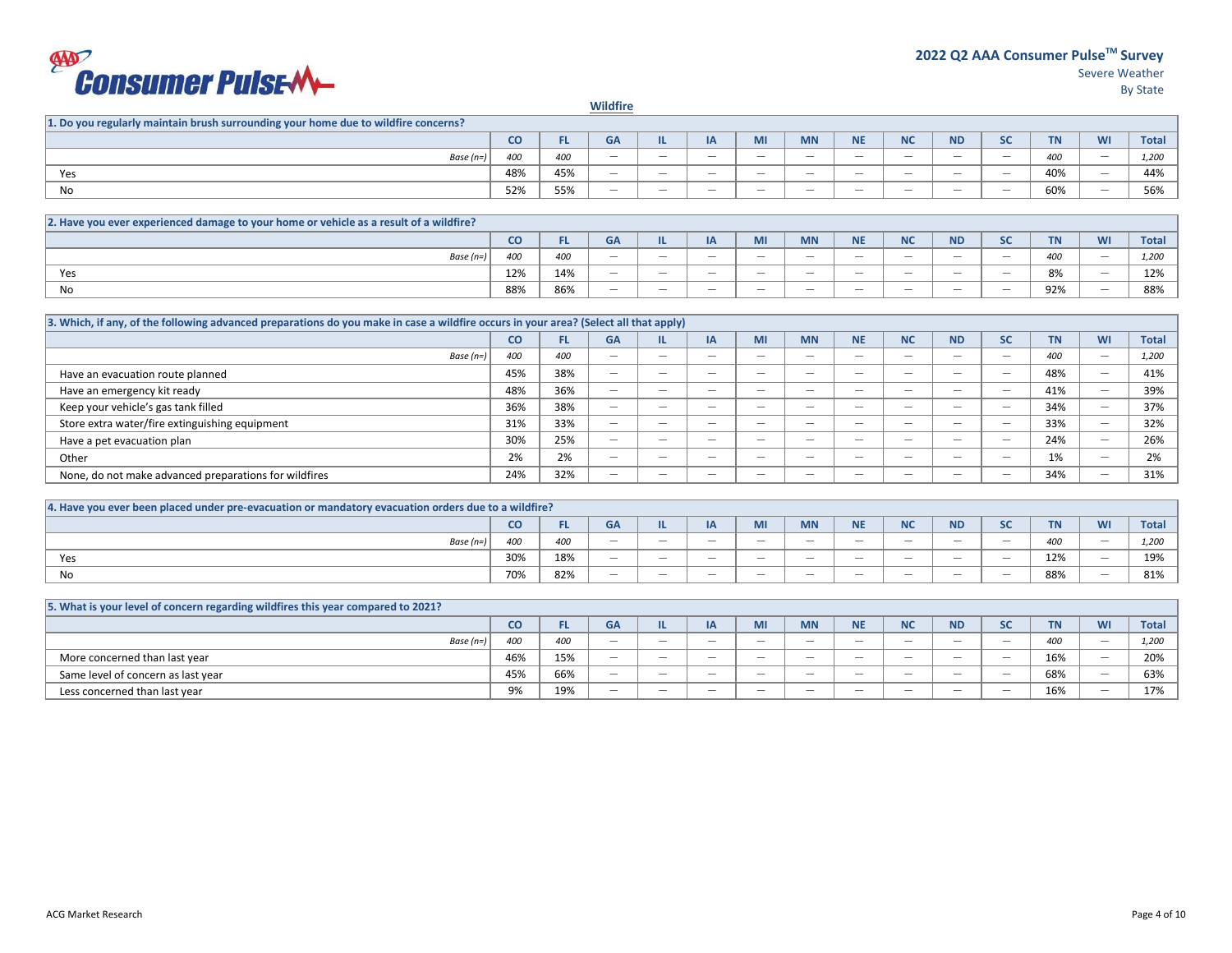## **EXPORTSUMER PUISEMLE**

**Hail**

| 1. Have you ever experienced damage to your home or vehicle due to hail? |           |     |                          |     |     |     |           |           |           |           |            |           |           |              |
|--------------------------------------------------------------------------|-----------|-----|--------------------------|-----|-----|-----|-----------|-----------|-----------|-----------|------------|-----------|-----------|--------------|
|                                                                          | <b>CO</b> |     | GA                       | ـ   | IA  | MI  | <b>MN</b> | <b>NE</b> | <b>NC</b> | <b>ND</b> | $\epsilon$ | <b>TN</b> | <b>WI</b> | <b>Total</b> |
| Base (n=)                                                                | 400       | 400 | $\overline{\phantom{a}}$ | 400 | 400 | 400 | 400       | 400       | 400       | 200       | 400        | 400       | 400       | 4,600        |
| Yes                                                                      | 57%       | 26% | $\overline{\phantom{a}}$ | 45% | 62% | 36% | 59%       | 72%       | 37%       | 68%       | 48%        | 44%       | 47%       | 42%          |
| No                                                                       | 43%       | 74% | $\overline{\phantom{a}}$ | 55% | 38% | 64% | 41%       | 28%       | 63%       | 32%       | 52%        | 56%       | 53%       | 58%          |

| [2. What type of damage did you experience due to hail? (Select all that apply) |     |     |                          |     |     |     |           |           |           |           |           |           |     |              |
|---------------------------------------------------------------------------------|-----|-----|--------------------------|-----|-----|-----|-----------|-----------|-----------|-----------|-----------|-----------|-----|--------------|
|                                                                                 | CO  | FL. | <b>GA</b>                |     | ΙA  | MI  | <b>MN</b> | <b>NE</b> | <b>NC</b> | <b>ND</b> | <b>SC</b> | <b>TN</b> | WI  | <b>Total</b> |
| Base $(n=)$                                                                     | 230 | 100 | $\qquad \qquad$          | 179 | 251 | 142 | 238       | 290       | 152       | 141       | 191       | 174       | 193 | 2,281        |
| Dents/scrapes to vehicle                                                        | 64% | 56% | $\qquad \qquad$          | 57% | 69% | 63% | 63%       | 69%       | 64%       | 70%       | 59%       | 68%       | 62% | 62%          |
| Roof damage to home                                                             | 59% | 35% | $\qquad \qquad$          | 46% | 49% | 25% | 49%       | 56%       | 37%       | 46%       | 48%       | 42%       | 43% | 43%          |
| Broken/cracked window(s) to vehicle                                             | 32% | 36% | $\overline{\phantom{a}}$ | 21% | 17% | 31% | 19%       | 28%       | 31%       | 18%       | 24%       | 31%       | 19% | 27%          |
| Siding damage to home                                                           | 24% | 22% | $\qquad \qquad$          | 35% | 33% | 26% | 29%       | 32%       | 17%       | 33%       | 22%       | 24%       | 24% | 26%          |
| Broken/cracked window(s) to home                                                | 21% | 26% | $\qquad \qquad$          | 21% | 10% | 16% | 13%       | 16%       | 15%       | 11%       | 14%       | 21%       | 14% | 18%          |
| Other                                                                           | 2%  | 1%  | $\overline{\phantom{a}}$ | 0%  | 1%  | 2%  | 1%        | 4%        | 1%        | 3%        | 1%        | 0%        | 3%  | 1%           |

| 3. Do you have a garage to protect your vehicle in the event of a hail storm? |     |           |                   |       |     |     |           |           |           |           |                     |           |     |              |
|-------------------------------------------------------------------------------|-----|-----------|-------------------|-------|-----|-----|-----------|-----------|-----------|-----------|---------------------|-----------|-----|--------------|
|                                                                               | CO  | <b>FL</b> | GA                |       | IA  | MI  | <b>MN</b> | <b>NE</b> | <b>NC</b> | <b>ND</b> | $\mathbf{c}$<br>JU. | <b>TN</b> | WI  | <b>Total</b> |
| Base (n=)                                                                     | 400 | 400       | $\hspace{0.05cm}$ | 400   | 400 | 400 | 400       | 400       | 400       | 200       | 400                 | 400       | 400 | 4,600        |
| Yes                                                                           | 58% | 46%       | $\hspace{0.05cm}$ | 60%   | 65% | 57% | 70%       | 59%       | 47%       | 68%       | 53%                 | 47%       | 63% | 54%          |
| No                                                                            | 42% | 54%       | $\hspace{0.05cm}$ | 0.001 | 35% | 43% | 30%       | 41%       | 53%       | 32%       | 47%                 | 53%       | 37% | 46%          |

|                                                                   |                          |     | <b>Flood</b> |     |     |     |           |     |           |           |           |           |     |       |
|-------------------------------------------------------------------|--------------------------|-----|--------------|-----|-----|-----|-----------|-----|-----------|-----------|-----------|-----------|-----|-------|
| 1. How concerned are you about experiencing a flood at your home? |                          |     |              |     |     |     |           |     |           |           |           |           |     |       |
|                                                                   | CO                       | FL. | GA           |     | IA  | MI  | <b>MN</b> | NE. | <b>NC</b> | <b>ND</b> | <b>SC</b> | <b>TN</b> | WI  | Total |
| Base $(n=)$                                                       | $\hspace{0.05cm}$        | 400 | 400          | 400 | 400 | 400 | 400       | 400 | 400       | 200       | 400       | 400       | 400 | 4.600 |
| Very concerned                                                    | $\hspace{0.05cm}$        | 18% | 20%          | 21% | 10% | 13% | 10%       | 9%  | 18%       | 9%        | 16%       | 16%       | 10% | 16%   |
| Somewhat concerned                                                | $\hspace{0.05cm}$        | 43% | 37%          | 35% | 29% | 35% | 26%       | 26% | 35%       | 35%       | 32%       | 30%       | 27% | 35%   |
| Not at all concerned                                              | $\overline{\phantom{a}}$ | 39% | 43%          | 44% | 61% | 52% | 64%       | 65% | 47%       | 56%       | 52%       | 54%       | 63% | 49%   |

| 2. Have you experienced flooding in your current or a previous residence? |                                 |     |     |     |            |             |            |           |             |           |                      |     |           |              |
|---------------------------------------------------------------------------|---------------------------------|-----|-----|-----|------------|-------------|------------|-----------|-------------|-----------|----------------------|-----|-----------|--------------|
|                                                                           | co                              |     | GA  |     | $\sqrt{ }$ | <b>IVII</b> | <b>MN</b>  | <b>NE</b> | B1C<br>IVL  | <b>ND</b> | $\sim$<br>$\tilde{}$ |     | <b>WI</b> | <b>Total</b> |
| Base (n=)                                                                 | $\hspace{0.1mm}-\hspace{0.1mm}$ | 400 | 400 | 400 | 400        | 400         | <b>400</b> | 400       | 400         | 200       | 400                  | 40C | 400       | 4,600        |
| Yes                                                                       | $\overline{\phantom{a}}$        | 29% | 28% | 37% | 32%        | 30%         | 27%        | 24%       | 29%         | 41%       | 26%                  | 26% | 23%       | 29%          |
| No                                                                        | $\overline{\phantom{a}}$        | 71% | 72% | 63% | 68%        | 70%         | 73%        | 76%       | 71%<br>، 17 | 59%       | 74%                  | 74% | 77%       | 71%          |

| 3. Are you aware homeowner's insurance does not cover flood damage? |                                           |     |     |     |     |     |           |                  |     |           |     |                 |            |              |
|---------------------------------------------------------------------|-------------------------------------------|-----|-----|-----|-----|-----|-----------|------------------|-----|-----------|-----|-----------------|------------|--------------|
|                                                                     | co                                        |     | GA  |     |     | MI  | <b>MN</b> | <b>NE</b>        |     | <b>ND</b> |     | <b>TAI</b><br>. | ML<br>VV I | <b>Total</b> |
| Base $(n=)$                                                         | $\qquad \qquad \overline{\qquad \qquad }$ | 400 | 400 | 400 | 400 | 400 | 400       | 400              | 400 | 200       | 400 | 400             | 400        | 4,600        |
| Yes                                                                 | $\qquad \qquad \overline{\qquad \qquad }$ | 75% | 72% | 67% | 76% | 72% | 76%       | 77%<br><i>11</i> | 70% | 81%       | 76% | 73%             | 74%        | 73%          |
| No                                                                  | $\qquad \qquad \overline{\qquad \qquad }$ | 25% | 28% | 33% | 24% | 28% | 24%       | 23%              | 30% | 19%       | 24% | 27%             | 26%        | 27%          |

| 4. Do you have flood insurance? |                                           |     |           |     |     |      |           |           |           |           |     |           |                         |              |
|---------------------------------|-------------------------------------------|-----|-----------|-----|-----|------|-----------|-----------|-----------|-----------|-----|-----------|-------------------------|--------------|
|                                 | CO                                        |     | <b>GA</b> | TL. |     | IVII | <b>MN</b> | <b>NE</b> | <b>NC</b> | <b>ND</b> |     | <b>TN</b> | <b>MI</b><br><b>VVI</b> | <b>Total</b> |
| Base (n=)                       | $\qquad \qquad \overline{\qquad \qquad }$ | 400 | 400       | 400 | 400 | 400  | 400       | 400       | 400       | 200       | 400 | 400       | 400                     | 4,600        |
| Yes                             | $\qquad \qquad \overline{\qquad \qquad }$ | 25% | 25%       | 25% | 15% | 16%  | 11%       | 11%       | 16%       | 13%       | 22% | 16%       | 16%                     | 20%          |
| No                              |                                           | 75% | 75%       | 75% | 85% | 84%  | 89%       | 89%       | 84%       | 87%       | 78% | 84%       | 84%                     | 80%          |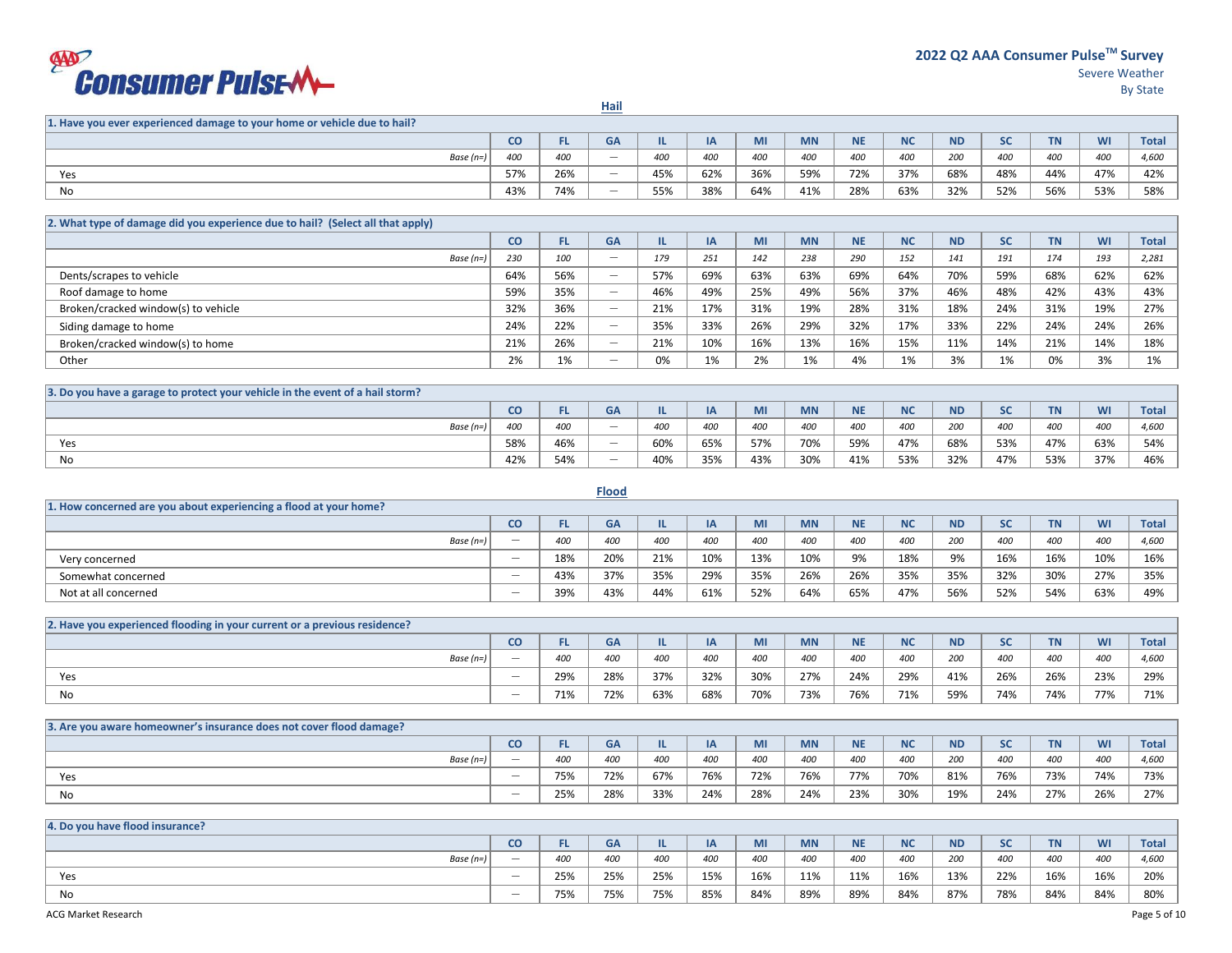**2022 Q2 AAA Consumer PulseTM Survey** 

Severe Weather

By State

|             | $\overline{c}$           |     | <b>GA</b> | TL. | IA  | MI  | <b>MN</b> | <b>NIE</b><br>IVE | <b>NC</b> | <b>ND</b> | $\mathbf{c}$<br>- | <b>TN</b> | WI  | <b>Total</b> |
|-------------|--------------------------|-----|-----------|-----|-----|-----|-----------|-------------------|-----------|-----------|-------------------|-----------|-----|--------------|
| Base (n=) ' |                          | 400 | 400       | 400 | 400 | 400 | 400       | 400               | 400       | 200       | 400               | 400       | 400 | 4,600        |
| Yes         |                          | 43% | 39%       | 31% | 34% | 27% | 37%       | 30%               | 31%       | 54%       | 45%               | 32%       | 28% | 36%          |
| No          | $\overline{\phantom{a}}$ | 57% | 61%       | 69% | 66% | 73% | 63%       | 70%               | 69%       | 46%       | 55%               | 68%       | 72% | 64%          |

### **Severe Weather/Natural Disasters**

| 1. Do you have an emergency plan in case a natural disaster occurs? |               |     |     |     |     |     |            |           |            |           |              |             |     |                            |
|---------------------------------------------------------------------|---------------|-----|-----|-----|-----|-----|------------|-----------|------------|-----------|--------------|-------------|-----|----------------------------|
|                                                                     | CO.           |     | GA  |     |     | MІ  | <b>MN</b>  | <b>NE</b> | <b>NIC</b> | <b>ND</b> | $\mathbf{c}$ | <b>TEAM</b> | WI  | <b>Total</b>               |
| Base $(n=)$                                                         | $400^{\circ}$ | 400 | 400 | 400 | 400 | 400 | <b>400</b> | 400       | <b>400</b> | 200       | 400          | 400         | 400 | $F$ <sup>000</sup><br>5,00 |
| Yes                                                                 | 56%           | 57% | 61% | 53% | 63% | 52% | 60%        | 60%       | 52%        | 60%       | 59%          | 63%         | 55% | 57%                        |
| No                                                                  | 44%           | 43% | 39% | 47% | 37% | 48% | 40%        | 40%       | 48%        | 40%       | 41%          | 37%         | 45% | 43%                        |

| 2. Do you have an evacuation plan in place in the event a natural disaster occurs and you need to evacuate your home? |     |     |     |     |           |             |           |             |            |           |           |           |     |              |
|-----------------------------------------------------------------------------------------------------------------------|-----|-----|-----|-----|-----------|-------------|-----------|-------------|------------|-----------|-----------|-----------|-----|--------------|
|                                                                                                                       | CO  | FL. | GΑ  |     | <b>IA</b> | <b>IVII</b> | <b>MN</b> | NIE.<br>IVE | <b>NIC</b> | <b>ND</b> | 5C<br>JL. | <b>TN</b> | WI  | <b>Total</b> |
| Base (n=)                                                                                                             | 400 | 400 | 400 | 400 | 400       | 400         | 400       | 400         |            | 200       | 400       | 400       | 400 | 5.000        |
| Yes                                                                                                                   | 55% | 56% | 61% | 52% | 56%       | 47%         | 53%       | 54%         | 52%        | 55%       | 59%       | 59%       | 50% | 55%          |
| No                                                                                                                    | 45% | 44% | 39% | 48% | 44%       | 53%         | 47%       | 46%         | 48%        | 45%       | 41%       | 41%       | 50% | 45%          |

| 3. Has your household practiced your evacuation plan? |     |     |           |     |     |     |           |             |              |           |                              |                             |     |              |
|-------------------------------------------------------|-----|-----|-----------|-----|-----|-----|-----------|-------------|--------------|-----------|------------------------------|-----------------------------|-----|--------------|
|                                                       | co  |     | <b>GA</b> |     | IA  | MI  | <b>MN</b> | <b>NE</b>   | $\mathbf{A}$ | <b>ND</b> | $\mathsf{c}\mathsf{c}$<br>ັບ | <b>TM</b><br>$\blacksquare$ | WI  | <b>Total</b> |
| Base $(n=)$                                           | 771 | 226 | 244       | 195 | 221 | 190 | 212       | 240<br>21 t | 208          | 106       | 235                          | 236                         | 202 | 2,712        |
| Yes                                                   | 54% | 50% | 58%       | 63% | 59% | 59% | 50%       | 48%         | 57%          | 45%       | 49%                          | 55%                         | 50% | 55%          |
| No                                                    | 46% | 50% | 42%       | 37% | 41% | 41% | 50%       | 52%         | 43%          | 55%       | 51%                          | 45%                         | 50% | 45%          |

| 4. Does the high price and availability of gas make you less willing to evacuate your home if recommended to do so during a natural disaster? |     |     |     |            |     |     |           |     |           |     |     |     |     |                      |
|-----------------------------------------------------------------------------------------------------------------------------------------------|-----|-----|-----|------------|-----|-----|-----------|-----|-----------|-----|-----|-----|-----|----------------------|
|                                                                                                                                               | CO. | -   | GΑ  |            |     |     | <b>MN</b> |     | <b>NC</b> | ND  |     |     | WI  | <b>Total</b>         |
| Base (n=)                                                                                                                                     | 400 | 400 | 400 | <b>400</b> | 400 | 400 | 400       | 400 | 400       | 200 | 400 | 400 | 400 | 5.000<br><b>J,UU</b> |
| Yes                                                                                                                                           | 26% | 42% | 36% | 35%        | 32% | 33% | 30%       | 29% | 40%       | 33% | 35% | 33% | 25% | 35%                  |
| No                                                                                                                                            | 74% | 58% | 64% | 65%        | 68% | 67% | 70%       | 71% | 60%       | 67% | 65% | 67% | 75% | 65%                  |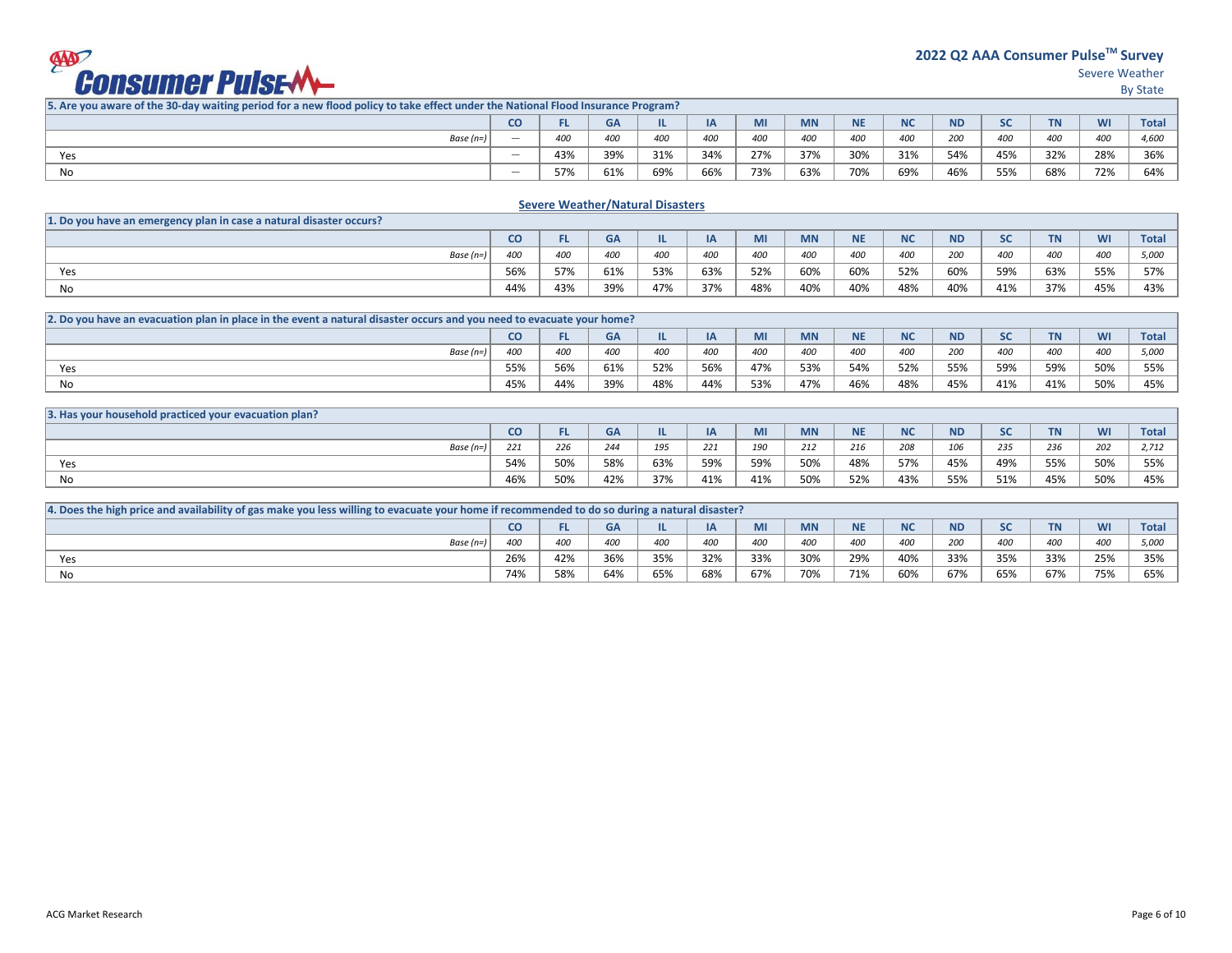

**2022 Q2 AAA Consumer PulseTM Survey** 

Severe Weather

By State

**5. What items do you consider most important to take if you needed to evacuate your home due to severe weather or a natural disaster? (Select all that apply)**

|                                                                                     | <b>CO</b> | FL. | <b>GA</b> | IL. | <b>IA</b> | MI  | <b>MN</b> | <b>NE</b> | <b>NC</b> | <b>ND</b> | <b>SC</b> | <b>TN</b> | <b>WI</b> | <b>Total</b> |
|-------------------------------------------------------------------------------------|-----------|-----|-----------|-----|-----------|-----|-----------|-----------|-----------|-----------|-----------|-----------|-----------|--------------|
| Base $(n=)$                                                                         | 400       | 400 | 400       | 400 | 400       | 400 | 400       | 400       | 400       | 200       | 400       | 400       | 400       | 5,000        |
| Cell phones                                                                         | 76%       | 82% | 73%       | 77% | 83%       | 79% | 83%       | 79%       | 77%       | 81%       | 84%       | 79%       | 82%       | 79%          |
| Cash                                                                                | 68%       | 81% | 76%       | 72% | 73%       | 74% | 74%       | 73%       | 78%       | 75%       | 80%       | 72%       | 74%       | 76%          |
| Extra water                                                                         | 63%       | 72% | 73%       | 67% | 63%       | 70% | 68%       | 69%       | 72%       | 61%       | 74%       | 75%       | 71%       | 70%          |
| License/ID                                                                          | 70%       | 72% | 70%       | 65% | 70%       | 68% | 71%       | 68%       | 71%       | 70%       | 77%       | 69%       | 70%       | 70%          |
| Extra food                                                                          | 57%       | 69% | 72%       | 67% | 64%       | 70% | 61%       | 64%       | 70%       | 58%       | 71%       | 74%       | 68%       | 68%          |
| First aid, medical supplies, or medication                                          | 62%       | 67% | 72%       | 65% | 59%       | 66% | 63%       | 71%       | 67%       | 67%       | 73%       | 72%       | 68%       | 67%          |
| Flashlight, batteries, or candles                                                   | 53%       | 67% | 69%       | 64% | 58%       | 68% | 67%       | 63%       | 68%       | 60%       | 70%       | 73%       | 64%       | 66%          |
| Blankets/coats/extra clothing                                                       | 56%       | 52% | 62%       | 55% | 58%       | 62% | 57%       | 63%       | 63%       | 64%       | 61%       | 64%       | 61%       | 59%          |
| Pets                                                                                | 59%       | 55% | 58%       | 49% | 61%       | 55% | 58%       | 59%       | 58%       | 59%       | 59%       | 57%       | 56%       | 56%          |
| Legal documents                                                                     | 58%       | 62% | 54%       | 54% | 53%       | 51% | 51%       | 55%       | 53%       | 51%       | 61%       | 55%       | 49%       | 55%          |
| Battery-operated radio                                                              | 33%       | 50% | 50%       | 39% | 39%       | 46% | 42%       | 48%       | 49%       | 39%       | 50%       | 54%       | 42%       | 46%          |
| Proof of insurance                                                                  | 44%       | 52% | 47%       | 40% | 38%       | 37% | 38%       | 39%       | 46%       | 36%       | 55%       | 41%       | 36%       | 44%          |
| Sentimental items                                                                   | 39%       | 33% | 34%       | 28% | 28%       | 26% | 29%       | 35%       | 27%       | 29%       | 33%       | 29%       | 26%       | 31%          |
| Cleaning/Personal protective supplies (masks, gloves, disinfectant, hand sanitizer, | 22%       | 32% | 40%       | 30% | 18%       | 28% | 21%       | 24%       | 33%       | 17%       | 30%       | 32%       | 27%       | 30%          |
| wipes, etc.)                                                                        |           |     |           |     |           |     |           |           |           |           |           |           |           |              |
| Photos                                                                              | 31%       | 31% | 29%       | 25% | 27%       | 23% | 26%       | 30%       | 31%       | 26%       | 28%       | 31%       | 23%       | 28%          |
| Computers                                                                           | 31%       | 33% | 24%       | 23% | 24%       | 20% | 22%       | 22%       | 26%       | 25%       | 27%       | 23%       | 22%       | 26%          |
| Inventory of household items                                                        | 23%       | 33% | 28%       | 20% | 19%       | 17% | 16%       | 21%       | 25%       | 18%       | 30%       | 23%       | 18%       | 25%          |
| Other                                                                               | 2%        | 2%  | 3%        | 2%  | 3%        | 2%  | 3%        | 4%        | 3%        | 5%        | 3%        | 2%        | 2%        | 3%           |
|                                                                                     |           |     |           |     |           |     |           |           |           |           |           |           |           |              |

| 6. What, if any, emergency supplies do you keep in your household in case severe weather or a natural disaster occurs? (Select all that apply) |     |           |           |     |           |     |           |           |           |           |           |           |           |              |
|------------------------------------------------------------------------------------------------------------------------------------------------|-----|-----------|-----------|-----|-----------|-----|-----------|-----------|-----------|-----------|-----------|-----------|-----------|--------------|
|                                                                                                                                                | co  | <b>FL</b> | <b>GA</b> |     | <b>IA</b> | MI  | <b>MN</b> | <b>NE</b> | <b>NC</b> | <b>ND</b> | <b>SC</b> | <b>TN</b> | <b>WI</b> | <b>Total</b> |
| Base (n=)                                                                                                                                      | 400 | 400       | 400       | 400 | 400       | 400 | 400       | 400       | 400       | 200       | 400       | 400       | 400       | 5.000        |
| Flashlight                                                                                                                                     | 80% | 84%       | 78%       | 79% | 81%       | 84% | 85%       | 85%       | 83%       | 82%       | 86%       | 84%       | 83%       | 83%          |
| Water                                                                                                                                          | 74% | 82%       | 74%       | 77% | 73%       | 75% | 77%       | 75%       | 80%       | 68%       | 76%       | 76%       | 71%       | 77%          |
| <b>Batteries</b>                                                                                                                               | 72% | 79%       | 78%       | 74% | 74%       | 74% | 77%       | 75%       | 80%       | 73%       | 79%       | 77%       | 78%       | 77%          |
| First aid, medical supplies, or medication                                                                                                     | 73% | 72%       | 70%       | 73% | 71%       | 69% | 74%       | 75%       | 71%       | 76%       | 74%       | 76%       | 76%       | 72%          |
| Non-perishable foods                                                                                                                           | 62% | 66%       | 63%       | 57% | 63%       | 63% | 62%       | 66%       | 65%       | 71%       | 69%       | 65%       | 62%       | 64%          |
| Radio                                                                                                                                          | 45% | 56%       | 53%       | 49% | 52%       | 53% | 55%       | 54%       | 49%       | 50%       | 53%       | 53%       | 52%       | 52%          |
| Back-up generator                                                                                                                              | 21% | 36%       | 31%       | 30% | 20%       | 33% | 23%       | 20%       | 29%       | 25%       | 35%       | 23%       | 18%       | 29%          |
| Other                                                                                                                                          | 2%  | 2%        | 2%        | 1%  | 3%        | 2%  | 2%        | 3%        | 1%        | 1%        | 3%        | 2%        | 2%        | 2%           |
| None, do not keep emergency supplies for severe weather/natural disasters                                                                      | 5%  | 3%        | 3%        | 5%  | 6%        | 4%  | 5%        | 4%        | 4%        | 7%        | 3%        | 6%        | 6%        | 4%           |

| 7. Do you currently use a weather alert service that notifies you of storms and severe weather in your area? |     |     |           |     |     |     |           |                    |                  |           |           |           |     |              |
|--------------------------------------------------------------------------------------------------------------|-----|-----|-----------|-----|-----|-----|-----------|--------------------|------------------|-----------|-----------|-----------|-----|--------------|
|                                                                                                              | co  |     | <b>GA</b> |     |     | MI  | <b>MN</b> | <b>NIE</b><br>14 L | <b>AIC</b><br>טע | <b>ND</b> | <b>SC</b> | <b>TN</b> | WI  | <b>Total</b> |
| Base $(n=)$                                                                                                  | 400 | 400 | 400       | 400 | 400 | 400 | 400       | 400                | 400              | 200       | 400       | 400       | 400 | 5,000        |
| Yes                                                                                                          | 68% | 67% | 72%       | 72% | 74% | 71% | 77%       | 75%                | 79%              | 80%       | 76%       | 78%       | 72% | 72%          |
| No                                                                                                           | 32% | 33% | 28%       | 28% | 26% | 29% | 23%       | 25%                | 21%              | 20%       | 24%       | 22%       | 28% | 28%          |

| 8. To what degree, if at all, do you think climate change impacts the occurrence of natural disasters? |     |     |     |     |           |     |           |           |           |           |     |           |     |                |
|--------------------------------------------------------------------------------------------------------|-----|-----|-----|-----|-----------|-----|-----------|-----------|-----------|-----------|-----|-----------|-----|----------------|
|                                                                                                        | CO  |     | GA  |     |           | МI  | <b>MN</b> | <b>NE</b> | <b>NC</b> | <b>ND</b> |     | <b>TN</b> | WI  | <b>Total</b>   |
| Base $(n=)$                                                                                            | 400 | 400 | 400 | 400 | 400       | 400 | 400       | 400       | 400       | 200       | 400 | 400       | 400 | 5,000          |
| Strong impact                                                                                          | 46% | 48% | 43% | 53% | 45%       | 41% | 36%       | 38%       | 37%       | 26%       | 37% | 40%       | 39% | 43%            |
| Moderate impact                                                                                        | 36% | 32% | 42% | 32% | 38%       | 39% | 39%       | 37%       | 42%       | 51%       | 36% | 37%       | 42% | 37%            |
| Weak impact                                                                                            | 10% | 11% | 7%  | 8%  | 10%       | 10% | 15%       | 14%       | 12%       | 13%       | 14% | 12%       | 12% | 11%            |
| No impact at all                                                                                       | 8%  | 9%  | 8%  | 7%  | 70/<br>ە7 | 10% | 10%       | 11%       | 9%        | 10%       | 13% | 11%       | 7%  | Q <sub>0</sub> |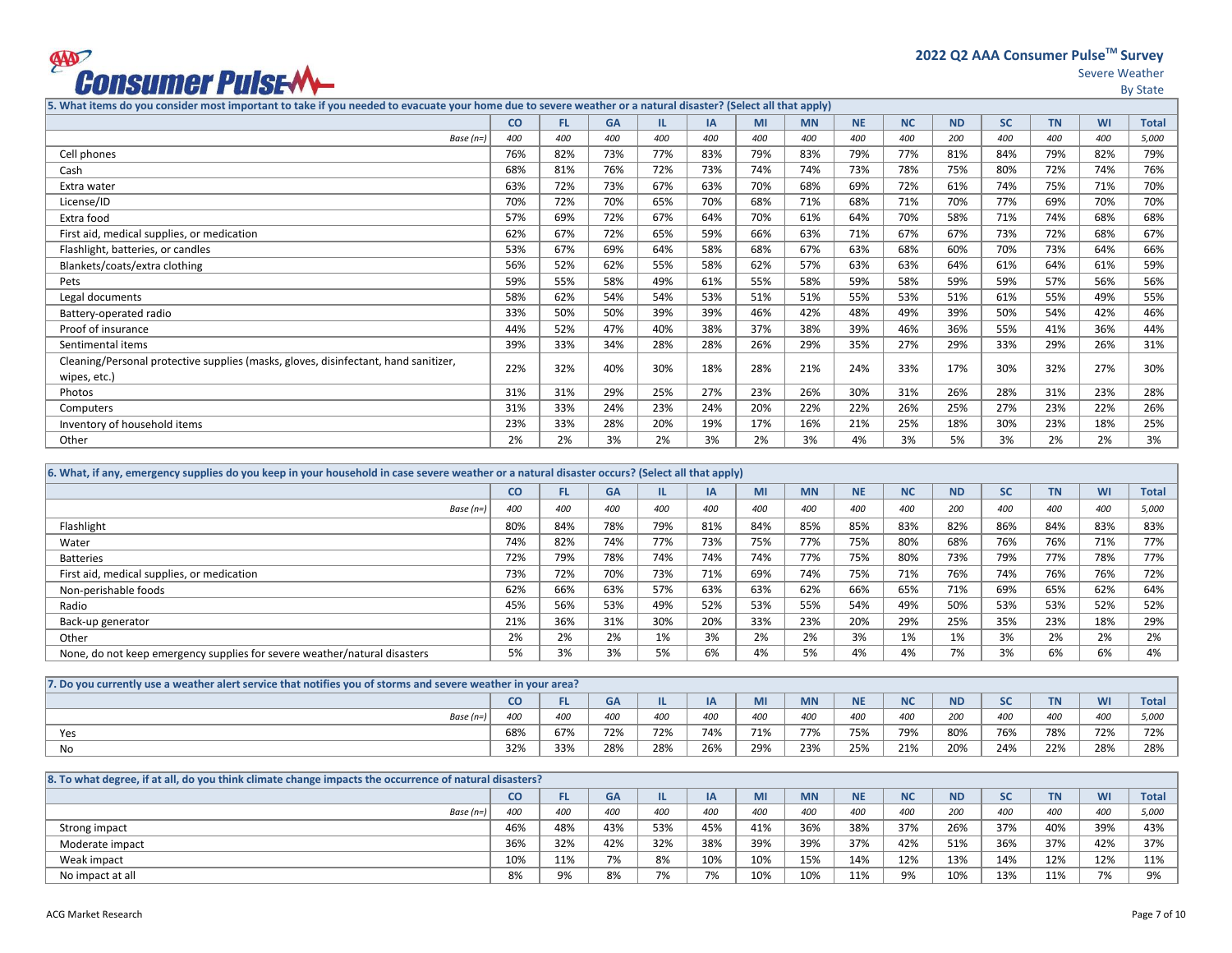# **9997<br>Consumer Pulse-M**

**2022 Q2 AAA Consumer PulseTM Survey** 

Severe Weather

|--|--|

| 9. Have you ever made an insurance claim for damage to your home or vehicle due to severe weather or a natural disaster (e.g., hurricane, tornado, wildfire, flooding, hail, wind, lightning, or ice storm)? |                 |                 |     |     |           |     |           |           |           |           |     |           |     |              |
|--------------------------------------------------------------------------------------------------------------------------------------------------------------------------------------------------------------|-----------------|-----------------|-----|-----|-----------|-----|-----------|-----------|-----------|-----------|-----|-----------|-----|--------------|
|                                                                                                                                                                                                              | co              |                 | GΑ  |     | <b>IA</b> |     | <b>MN</b> | <b>NE</b> | <b>NC</b> | <b>ND</b> |     | <b>TN</b> | WI  | <b>Total</b> |
| Base (n=)                                                                                                                                                                                                    | 40 <sup>c</sup> | 40 <sub>C</sub> | 400 | 400 | 400       | 400 | 400       | 400       | 400       | 200       | 400 | 400       | 400 | 5,000        |
| Yes                                                                                                                                                                                                          | 40%             | 32%             | 34% | 35% | 46%       | 26% | 39%       | 48%       | 32%       | 44%       | 39% | 32%       | 30% | 34%          |
| No                                                                                                                                                                                                           | 60%             | 68%             | 66% | 65% | 54%       | 74% | 61%       | 52%       | 68%       | 56%       | 61% | 68%       | 70% | 66%          |
|                                                                                                                                                                                                              |                 |                 |     |     |           |     |           |           |           |           |     |           |     |              |

| 10. What type of severe weather or natural disaster caused the damage to your home or vehicle? (Select all that apply) |     |     |           |     |           |     |           |           |           |           |           |           |           |              |
|------------------------------------------------------------------------------------------------------------------------|-----|-----|-----------|-----|-----------|-----|-----------|-----------|-----------|-----------|-----------|-----------|-----------|--------------|
|                                                                                                                        | CO  | FL. | <b>GA</b> |     | <b>IA</b> | MI  | <b>MN</b> | <b>NE</b> | <b>NC</b> | <b>ND</b> | <b>SC</b> | <b>TN</b> | <b>WI</b> | <b>Total</b> |
| Base $(n=)$                                                                                                            | 161 | 127 | 135       | 130 | 182       | 104 | 155       | 186       | 131       | 89        | 156       | 129       | 121       | 1,806        |
| Hail                                                                                                                   | 80% | 29% | 35%       | 46% | 65%       | 39% | 79%       | 85%       | 44%       | 74%       | 56%       | 60%       | 65%       | 50%          |
| Wind                                                                                                                   | 23% | 30% | 35%       | 34% | 43%       | 35% | 31%       | 37%       | 25%       | 35%       | 34%       | 40%       | 25%       | 32%          |
| Hurricane                                                                                                              | 7%  | 62% | 43%       | 9%  | 5%        | 15% | 6%        | 4%        | 44%       | 3%        | 29%       | 15%       | 5%        | 28%          |
| Tornado                                                                                                                | 11% | 27% | 40%       | 30% | 22%       | 27% | 16%       | 22%       | 27%       | 13%       | 15%       | 30%       | 26%       | 26%          |
| Flooding                                                                                                               | 11% | 29% | 24%       | 33% | 14%       | 23% | 10%       | 11%       | 20%       | 17%       | 14%       | 19%       | 15%       | 21%          |
| Lightning                                                                                                              | 10% | 17% | 23%       | 20% | 6%        | 23% | 6%        | 8%        | 22%       | 8%        | 16%       | 15%       | 14%       | 17%          |
| Ice storm                                                                                                              | 12% | 13% | 16%       | 23% | 11%       | 19% | 6%        | 10%       | 17%       | 9%        | 17%       | 16%       | 7%        | 15%          |
| Wildfire                                                                                                               | 14% | 13% | 11%       | 11% | 1%        | 14% | 2%        | 2%        | 9%        | 1%        | 5%        | 7%        | 5%        | 9%           |
| Other                                                                                                                  | 1%  | 2%  | 1%        | 1%  | 11%       | 4%  | 3%        | 1%        | 2%        | 1%        | 3%        | 1%        | 1%        | 2%           |

| 11. Was the damage to your home or vehicle? |           |     |     |     |     |               |           |            |                      |           |     |           |     |              |
|---------------------------------------------|-----------|-----|-----|-----|-----|---------------|-----------|------------|----------------------|-----------|-----|-----------|-----|--------------|
|                                             | <b>CO</b> | ы   | GΑ  |     | 12  | IVII          | <b>MN</b> | <b>NIE</b> | <b>N<sub>C</sub></b> | <b>ND</b> | SC  | <b>TN</b> | WI  | <b>Total</b> |
| Base (n=)                                   | 144       | 100 | 119 | 111 | 166 | $Q_{\Lambda}$ | 143       | 176        | 69                   | 85        | 82  | 119       | 107 | 1,515        |
| Home                                        | 42%       | 55% | 59% | 56% | 55% | 48%           | 50%       | 40%        | 56%                  | 39%       | 55% | 48%       | 54% | 52%          |
| Vehicle                                     | 28%       | 17% | 19% | 19% | 16% | 32%           | 24%       | 25%        | 18%                  | 22%       | 13% | 19%       | 22% | 21%          |
| Both home and vehicle                       | 30%       | 28% | 22% | 25% | 29% | 20%           | 26%       | 35%        | 26%                  | 39%       | 32% | 33%       | 24% | 27%          |

| 12. What was the approximate value of your severe weather/natural disaster claim(s)? |     |     |           |     |     |     |           |           |           |           |           |           |     |              |
|--------------------------------------------------------------------------------------|-----|-----|-----------|-----|-----|-----|-----------|-----------|-----------|-----------|-----------|-----------|-----|--------------|
|                                                                                      | CO  | FL. | <b>GA</b> |     | IA  | MI  | <b>MN</b> | <b>NE</b> | <b>NC</b> | <b>ND</b> | <b>SC</b> | <b>TN</b> | WI  | <b>Total</b> |
| Base $(n=)$                                                                          | 161 | 127 | 135       | 130 | 182 | 104 | 155       | 186       | 131       | 89        | 156       | 129       | 121 | 1,806        |
| Less than \$1,000                                                                    | 5%  | 15% | 6%        | 8%  | 9%  | 12% | 7%        | 7%        | 9%        | 10%       | 13%       | 9%        | 8%  | 10%          |
| \$1,000 - \$4,999                                                                    | 25% | 16% | 24%       | 19% | 23% | 28% | 28%       | 20%       | 29%       | 21%       | 24%       | 29%       | 36% | 23%          |
| \$5,000 - \$9,999                                                                    | 20% | 17% | 25%       | 24% | 27% | 14% | 19%       | 26%       | 30%       | 20%       | 31%       | 26%       | 26% | 23%          |
| \$10,000 - \$49,999                                                                  | 32% | 29% | 29%       | 24% | 27% | 28% | 27%       | 33%       | 19%       | 30%       | 21%       | 23%       | 20% | 26%          |
| \$50,000 - \$99,999                                                                  | 5%  | 12% | 8%        | 5%  | 4%  | 10% | 7%        | 2%        | 5%        | 6%        | 3%        | 5%        | 3%  | 7%           |
| \$100,000 or more                                                                    | 7%  | 7%  | 4%        | 16% | 1%  | 1%  | 4%        | 2%        | 5%        | 3%        | 4%        | 4%        | 3%  | 6%           |
| Don't remember                                                                       | 6%  | 4%  | 4%        | 4%  | 9%  | 7%  | 8%        | 10%       | 3%        | 10%       | 4%        | 4%        | 4%  | 5%           |

| 13. Are you aware homeowner's insurance does not cover sump pump failure? |     |     |     |     |     |     |           |           |                    |           |            |            |           |             |
|---------------------------------------------------------------------------|-----|-----|-----|-----|-----|-----|-----------|-----------|--------------------|-----------|------------|------------|-----------|-------------|
|                                                                           | co  | FL. | GA  |     | ΙA  | MI  | <b>MN</b> | <b>NE</b> | <b>NIC</b><br>'' y | <b>ND</b> | JU         | <b>TAI</b> | <b>WI</b> | <b>Tota</b> |
| Base (n=)                                                                 | 354 | 400 | 400 | 400 | 400 | 400 | 400       | 400       | 400                | 200       | <b>400</b> | 400        | 400       | 4,954       |
| Yes                                                                       | 38% | 46% | 42% | 47% | 51% | 42% | 43%       | 39%       | 43%                | 49%       | 55%        | 39%        | 44%       | 44%         |
| No                                                                        | 62% | 54% | 58% | 53% | 49% | 58% | 57%       | 61%       | 57%                | 51%       | 45%        | 61%        | 56%       | 56%         |

| 14. Do you have auto insurance comprehensive coverage that would help cover the cost of damages to your vehicle not caused from a collision? |     |            |           |     |     |     |            |     |           |           |           |           |     |              |
|----------------------------------------------------------------------------------------------------------------------------------------------|-----|------------|-----------|-----|-----|-----|------------|-----|-----------|-----------|-----------|-----------|-----|--------------|
|                                                                                                                                              | CO. |            | <b>GA</b> |     | IΑ  | MI  | <b>MN</b>  | ΝE  | <b>NC</b> | <b>ND</b> |           | <b>TN</b> | WI  | <b>Total</b> |
| Base $(n=)$                                                                                                                                  | 400 | 400        | 400       | 400 | 400 | 400 | <b>400</b> | 400 | 400       | 200       | 400       | 400       | 400 | 5.000        |
| Yes                                                                                                                                          | 55% | 57%        | 57%       | 57% | 64% | 54% | 63%        | 60% | 59%       | 66%       | 67%       | 59%       | 61% | 59%          |
| No                                                                                                                                           | 23% | 24%        | 23%       | 16% | 16% | 18% | 18%        | 19% | 23%       | 16%       | 17%       | 21%       | 16% | 20%          |
| Unsure                                                                                                                                       | 16% | 14%        | 14%       | 18% | 13% | 20% | 13%        | 15% | 14%       | 13%       | 11%       | 14%       | 15% | 15%          |
| Not applicable - do not have an auto insurance policy                                                                                        | 6%  | 5%<br>70 ل | 6%        | 9%  | 7%  | 8%  | 6%         | 6%  | 4%        | 5%        | 5%<br>، ر | 6%        | 8%  | 6%           |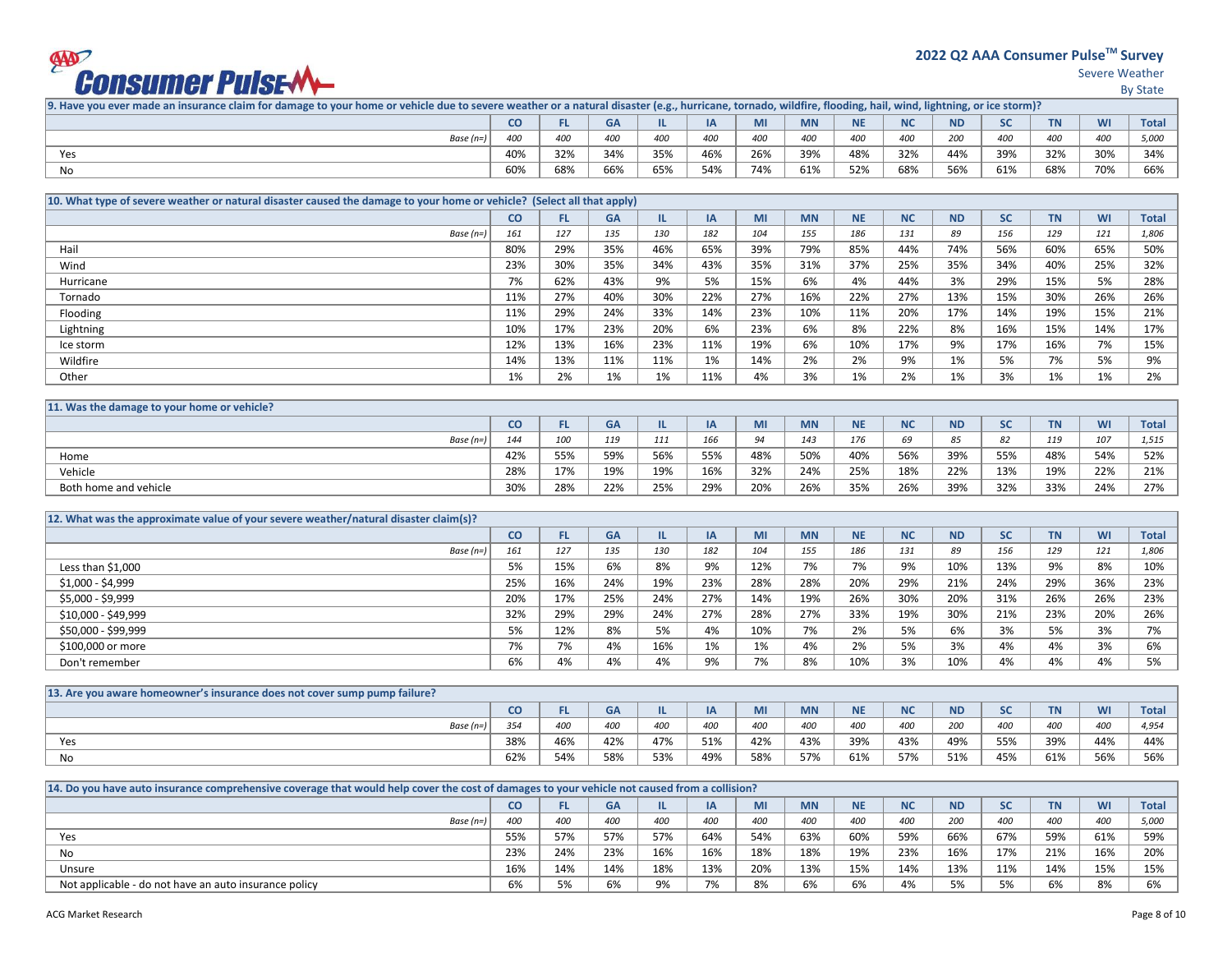## **EXPORTSUMER PUISE-MA**

Severe Weather

By State

**15. Do you own or rent your current residence?**

| <b>Total</b>                  |
|-------------------------------|
| 5,000                         |
| 59%                           |
| 35%                           |
| 6%                            |
| WI<br>400<br>55%<br>40%<br>5% |

| 16. Do you have a homeowner's insurance policy for your current residence? |     |     |     |     |            |     |           |                          |                          |     |     |     |                              |                |
|----------------------------------------------------------------------------|-----|-----|-----|-----|------------|-----|-----------|--------------------------|--------------------------|-----|-----|-----|------------------------------|----------------|
|                                                                            | co  |     | GA  |     | IA         | MI  | <b>MN</b> | ΝE                       | 11 C                     | ND  |     |     | WI                           | <b>Total</b>   |
| Base $(n=)$                                                                | 206 | 238 | 230 | 233 | 242<br>242 | 245 | 258       | 213                      | 233                      | 126 | 282 | 219 | 222                          | 2,947          |
| Yes                                                                        | 90% | 87% | 90% | 95% | 96%        | 88% | 94%       | 93%                      | 93%                      | 96% | 90% | 88% | 95%                          | Q10/<br>コエバ    |
| No                                                                         | 10% | 13% | 10% | 5%  | 4%         | 12% | 6%        | $\overline{\phantom{a}}$ | $\overline{\phantom{a}}$ | 4%  | 10% | 12% | F <sub>0</sub><br><b>J70</b> | 0 <sup>0</sup> |

| 17. Do you have a renter's insurance policy for your current residence? |     |     |     |     |     |      |           |                   |            |           |     |           |     |       |
|-------------------------------------------------------------------------|-----|-----|-----|-----|-----|------|-----------|-------------------|------------|-----------|-----|-----------|-----|-------|
|                                                                         | CO  |     | GA  |     |     | 1711 | <b>MN</b> | <b>NIE</b><br>. . | <b>NC</b>  | <b>ND</b> | っこ  | <b>TN</b> | WI  | Total |
| Base $(n=)$                                                             | 166 | 143 | 149 | 148 | 138 | 123  | 113       | 161               | 121<br>. س | 70        | フフ  | 158       | 160 | 1.762 |
| Yes                                                                     | 61% | 56% | 51% | 45% | 54% | 53%  | 57%       | 58%               | 44%        | 48%       | 60% | 45%       | 55% | 52%   |
| No                                                                      | 39% | 44% | 49% | 55% | 46% | 47%  | 43%       | 42%               | 56%        | 52%       | 40% | 55%       | 45% | 48%   |

| [18] 18. Do you have enough coverage in your homeowner's policy to cover expense and claim reimbursements in the event you experienced home damage due to a natural disaster? |     |           |     |                          |     |     |           |            |            |           |     |           |              |              |
|-------------------------------------------------------------------------------------------------------------------------------------------------------------------------------|-----|-----------|-----|--------------------------|-----|-----|-----------|------------|------------|-----------|-----|-----------|--------------|--------------|
|                                                                                                                                                                               | cо  | <b>CI</b> | GΑ  |                          |     | MI  | <b>MN</b> | <b>NIE</b> | <b>NIC</b> | <b>ND</b> | SC  | <b>TN</b> | WI           | <b>Total</b> |
| Base $(n=)$                                                                                                                                                                   | 187 | 205       | 206 | 221                      | 233 | 217 | 242       | 199        | 213        | 122       | 255 | 195       | 210          | 2,705        |
| Yes                                                                                                                                                                           | 73% | 79%       | 83% | 82%                      | 83% | 74% | 78%       | 78%        | 81%        | 72%       | 81% | 77%       | 75%          | 79%          |
| No                                                                                                                                                                            | 7%  | 8%        | 6%  | 20 <sup>1</sup><br>$2\%$ | 2%  | 50/ | 2%        | 2%         | 20/<br>Z%  | 2%        | 5%  | 70/       | 20/<br>$2\%$ | $F^{\alpha}$ |
| Unsure                                                                                                                                                                        | 20% | 13%       | 11% | 16%                      | 15% | 21% | 20%       | 20%        | 17%        | 26%       | 14% | 16%       | 23%          | 16%          |

| 19. Approximately, how often do you have a coverage review of your homeowner's or renter's insurance policy? |     |     |           |     |     |     |           |           |           |           |           |           |     |       |
|--------------------------------------------------------------------------------------------------------------|-----|-----|-----------|-----|-----|-----|-----------|-----------|-----------|-----------|-----------|-----------|-----|-------|
|                                                                                                              | cо  | FL. | <b>GA</b> |     | ΙA  | MI  | <b>MN</b> | <b>NE</b> | <b>NC</b> | <b>ND</b> | <b>SC</b> | <b>TN</b> | WI  | Total |
| Base $(n=)$                                                                                                  | 287 | 285 | 281       | 286 | 307 | 282 | 303       | 292       | 273       | 157       | 312       | 264       | 299 | 3,628 |
| Every 6 months or less                                                                                       | 17% | 16% | 17%       | 22% | 14% | 17% | 11%       | 12%       | 19%       | 11%       | 12%       | 12%       | 13% | 16%   |
| Once a year                                                                                                  | 47% | 55% | 52%       | 44% | 49% | 45% | 49%       | 47%       | 53%       | 51%       | 60%       | 59%       | 53% | 51%   |
| Once every two years                                                                                         | 14% | 11% | 18%       | 14% | 15% | 18% | 14%       | 14%       | 12%       | 11%       | 12%       | 12%       | 13% | 14%   |
| Once every three years or less                                                                               | 11% | 7%  | 5%        | 8%  | 9%  | 8%  | 13%       | 12%       | 7%        | 12%       | 6%        | 7%        | 11% | 8%    |
| Never, have not had a coverage review                                                                        | 11% | 11% | 8%        | 12% | 13% | 12% | 13%       | 15%       | 9%        | 15%       | 10%       | 10%       | 10% | 11%   |

| [20] 20. Do you video document the contents of your home for insurance purposes? |     |     |     |     |     |     |           |            |            |           |     |           |     |              |
|----------------------------------------------------------------------------------|-----|-----|-----|-----|-----|-----|-----------|------------|------------|-----------|-----|-----------|-----|--------------|
|                                                                                  | CO  | -   | GΑ  |     |     | wu  | <b>MN</b> | <b>AIF</b> | <b>NIC</b> | <b>ND</b> |     | <b>TN</b> | WI  | <b>Total</b> |
| Base (n=)                                                                        | 287 | 285 | 281 | 286 | 307 | 282 | 303       | 292        | 273        | 157       | 312 | 264       | 299 | 3,628        |
| Yes                                                                              | 36% | 49% | 47% | 47% | 30% | 41% | 31%       | 36%        | 41%        | 31%       | 40% | 43%       | 30% | 42%          |
| No                                                                               | 64% | 51% | 53% | 53% | 70% | 59% | 69%       | 64%        | 59%        | 69%       | 60% | 57%       | 70% | 58%          |

| [21. Do you have important documents stored in a safe place for insurance purposes?] |     |     |     |     |          |     |           |             |                |           |           |           |     |              |
|--------------------------------------------------------------------------------------|-----|-----|-----|-----|----------|-----|-----------|-------------|----------------|-----------|-----------|-----------|-----|--------------|
|                                                                                      | CO  | -   | GA  |     | IA.<br>∽ | wu  | <b>MN</b> | <b>ALC:</b> | <b>NIC</b><br> | <b>ND</b> | <b>SC</b> | <b>TN</b> | WI  | <b>Total</b> |
| Base (n=)                                                                            | 287 | 285 | 281 | 286 | 207      | 282 | 303       | 292         | 273            | 157       | 312       | 264       | 299 | 200<br>3,628 |
| Yes                                                                                  | 86% | 88% | 86% | 85% | 90%      | 85% | 88%       | 87%         | 88%            | 86%       | 90%       | 84%       | 86% | 87%          |
| No                                                                                   | 14% | 12% | 14% | 15% | 10%      | 15% | 12%       | 13%         | 12%            | 14%       | 10%       | 16%       | 14% | 13%          |